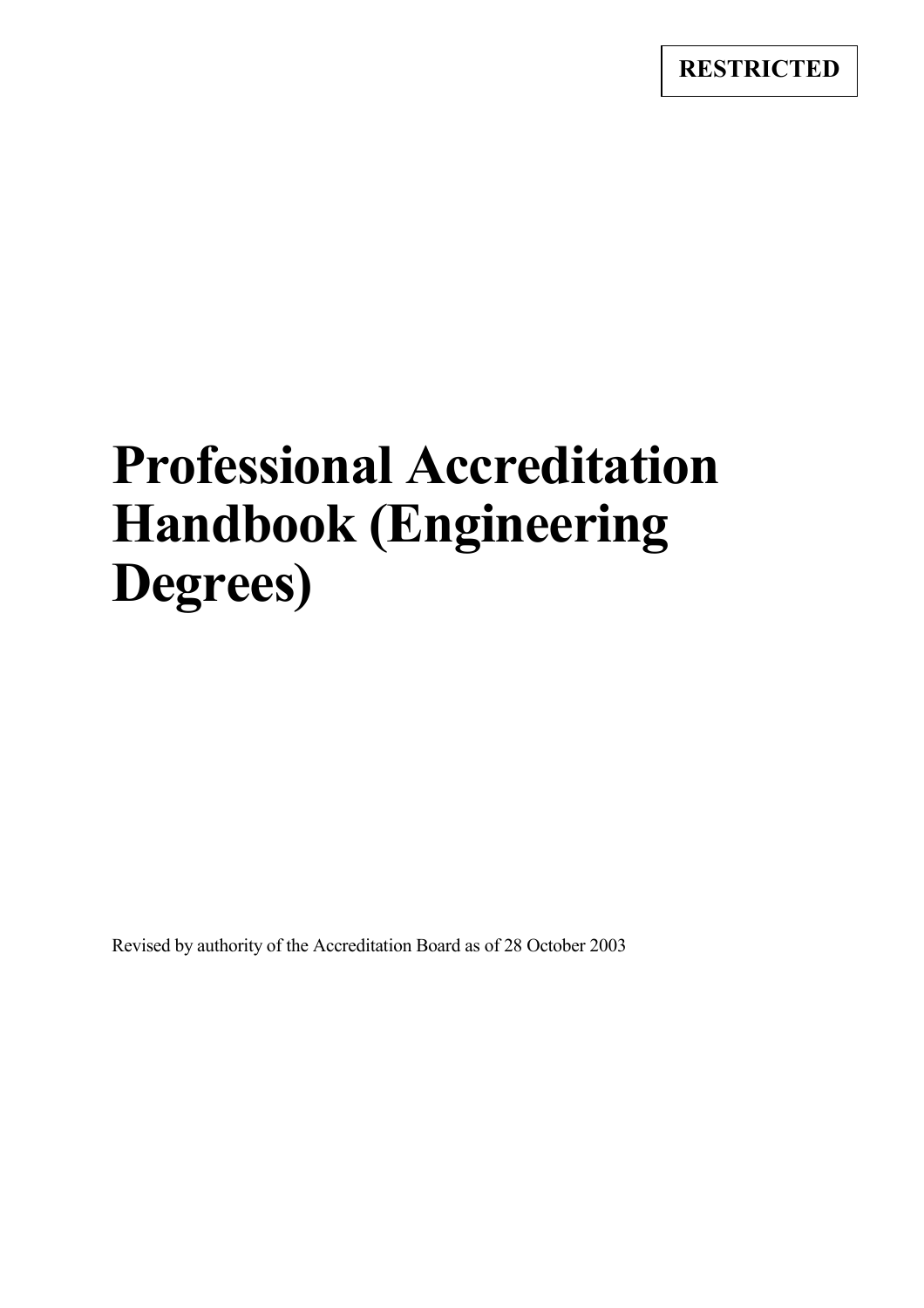## **RESTRICTED**

## **CONTENTS**

#### 1. PROFESSIONAL ACCREDITATION

| 1.1  |           |                                  |  |
|------|-----------|----------------------------------|--|
| 1.2  |           |                                  |  |
| 1.3  |           |                                  |  |
| 1.4  |           |                                  |  |
| 1.5  |           |                                  |  |
| 1.6  |           |                                  |  |
|      | 1.6.1     |                                  |  |
|      | 1.6.2     | Accreditation for a Period of up |  |
|      | 1.6.3     |                                  |  |
|      | 1.6.4     |                                  |  |
| 1.7  |           |                                  |  |
| 1.8  |           |                                  |  |
|      | 1.8.1     |                                  |  |
| 1.9  |           |                                  |  |
| 1.10 |           |                                  |  |
| 1.11 |           |                                  |  |
| 1.12 |           |                                  |  |
| 1.13 |           |                                  |  |
| 1.14 | $\cdot$ 9 |                                  |  |
| 1.15 |           |                                  |  |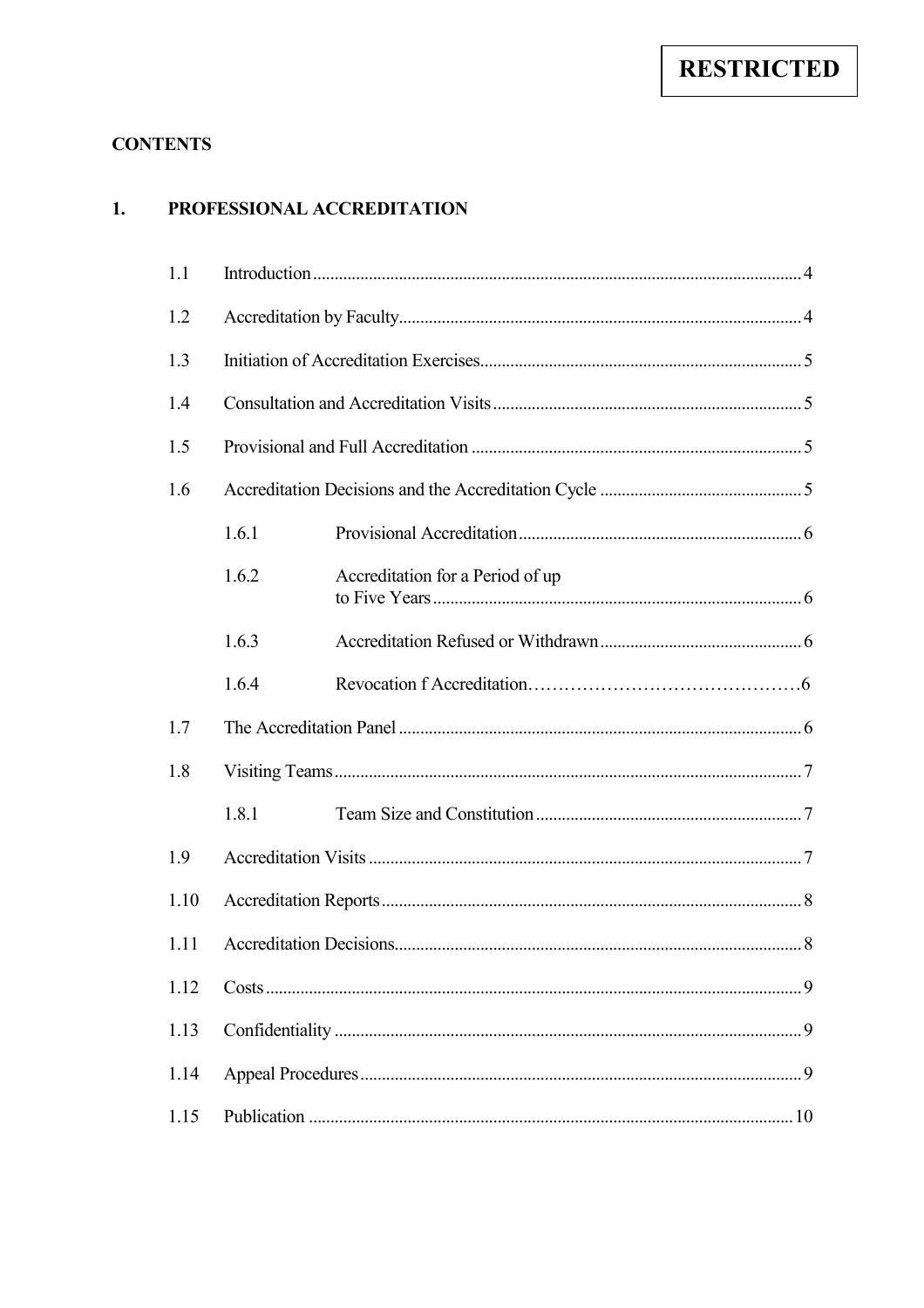#### $2.$ **CRITERIA FOR THE ACCREDITATION OF ENGINEERING DEGREE PROGRAMMES**

| 2.1  |       |  |  |  |  |
|------|-------|--|--|--|--|
| 2.2  |       |  |  |  |  |
| 2.3  |       |  |  |  |  |
| 2.4  |       |  |  |  |  |
| 2.5  |       |  |  |  |  |
| 2.6  |       |  |  |  |  |
|      | 2.6.1 |  |  |  |  |
|      | 2.6.2 |  |  |  |  |
|      | 2.6.3 |  |  |  |  |
| 2.7  |       |  |  |  |  |
| 2.8  |       |  |  |  |  |
|      | 2.8.1 |  |  |  |  |
|      | 2.8.2 |  |  |  |  |
|      | 2.8.3 |  |  |  |  |
|      | 2.8.4 |  |  |  |  |
|      | 2.8.5 |  |  |  |  |
| 2.9  |       |  |  |  |  |
| 2.10 |       |  |  |  |  |
| 2.11 |       |  |  |  |  |
| 2.12 |       |  |  |  |  |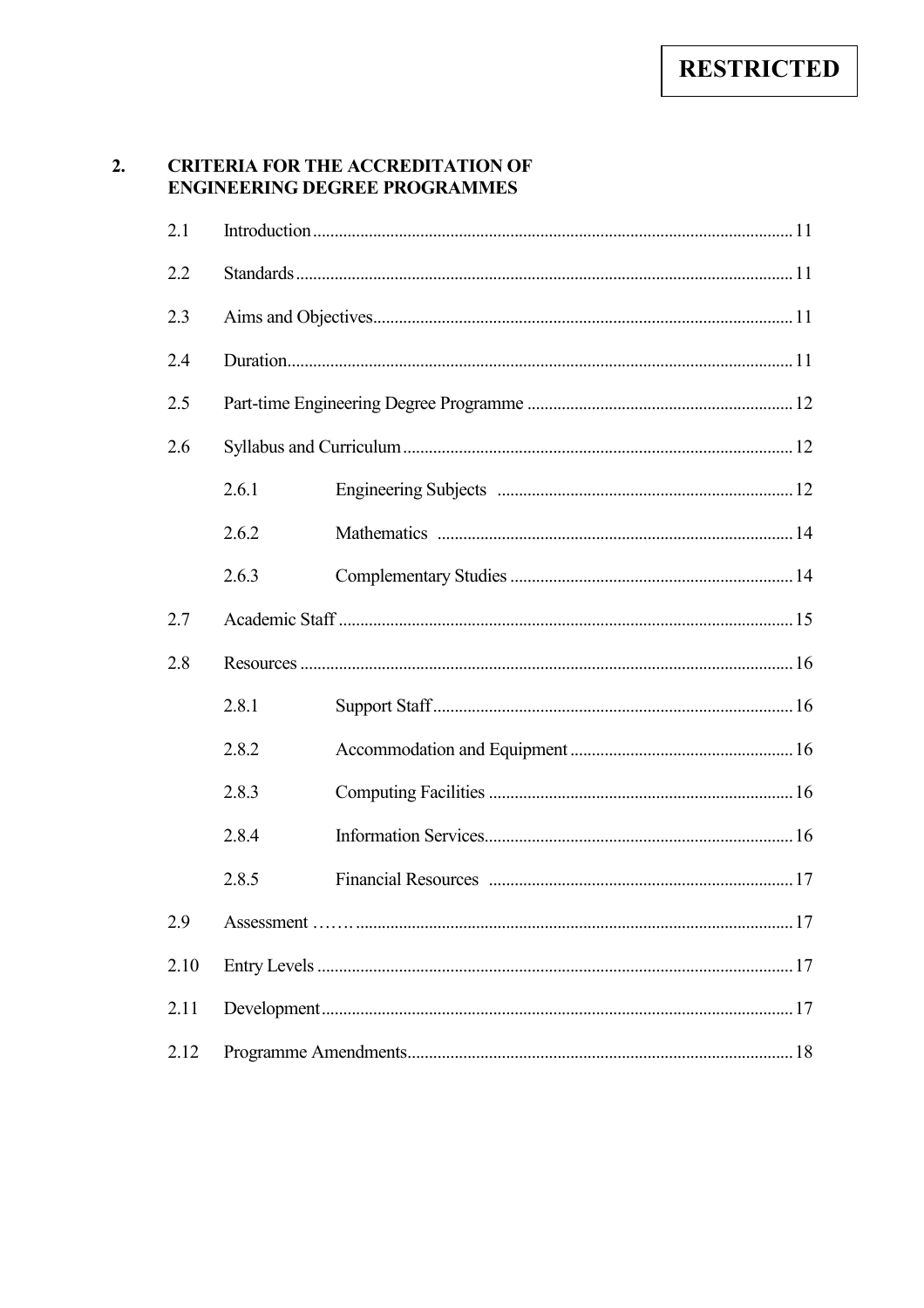#### $3.$ **ACCREDITATION SUBMISSIONS**

## **APPENDIX**

|--|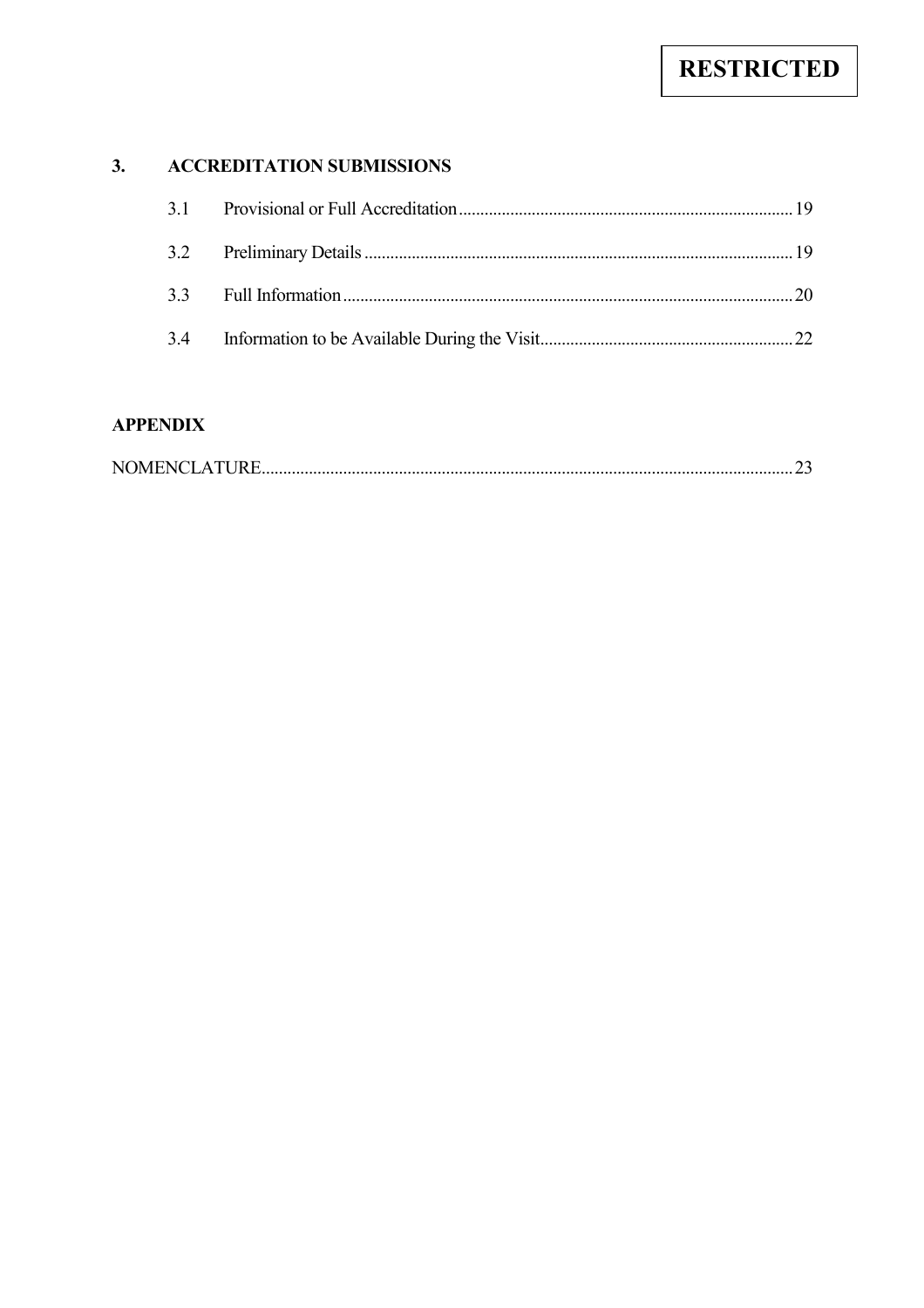#### <span id="page-4-0"></span>**1. PROFESSIONAL ACCREDITATION**

#### **1.1 Introduction**

 The Hong Kong Institution of Engineers (the HKIE) is the professional engineering learned society and qualifying body for Hong Kong and as such has a responsibility for setting and maintaining the professional and technical standards of its members. To this end, it evaluates the qualifications for admission to grades of Institution membership.

 The academic qualification for Corporate Membership of the HKIE is an accredited engineering degree at the honours level. The HKIE's process of accrediting such programmes is called professional accreditation. (A description of professional accreditation is provided in the Appendix.) This handbook sets out the HKIE's processes, mechanisms and criteria for the professional accreditation of engineering degree programmes.

 The Institution would like to emphasise that accreditation is a collaborative activity between the profession and the academic institutions. Such collaboration is helped by the majority of the academics delivering engineering degree programmes being professional engineers, and that the undergraduates normally aim to become professional engineers. In addition, a significant proportion of the academics from the engineering departments and faculties of Hong Kong universities participate in the activities of the HKIE. Consequently, they play a significant role in the Institution's accreditation exercises.

 The HKIE does not view the accreditation of engineering degree programmes as discrete and limited exercises, but as part of a process to work with the universities on a continuous basis, to provide help, advice and support, to ensure that the quality of engineering degree programmes is high and meets the needs of professional engineers, their employers and Hong Kong society in general.

 and to fostering, maintaining and developing bilateral and international agreements for the mutual recognition of qualifications. This is undertaken through links with a number of international engineering initiatives which have been established to harmonise Accord, Federation of Engineering Institutions of South East Asia and the Pacific The HKIE takes very seriously its responsibilities with regard to the Washington Accord qualifications and to recognise accreditation methods and standards; the Washington (FEISEAP) and European Federation of National Engineering Associations (FEANI) are examples.

#### **1.2 Accreditation by Faculty**

 receives accreditation. However, the process of professional accreditation also considers has the advantage of taking into account the broad principles and policies of the Essentially, the HKIE is concerned with the standards and quality of individual engineering degree programmes. Consequently, it is the individual programme which the appropriate Faculty in terms of its overall philosophy, objectives and resources. This development of engineering education in a university.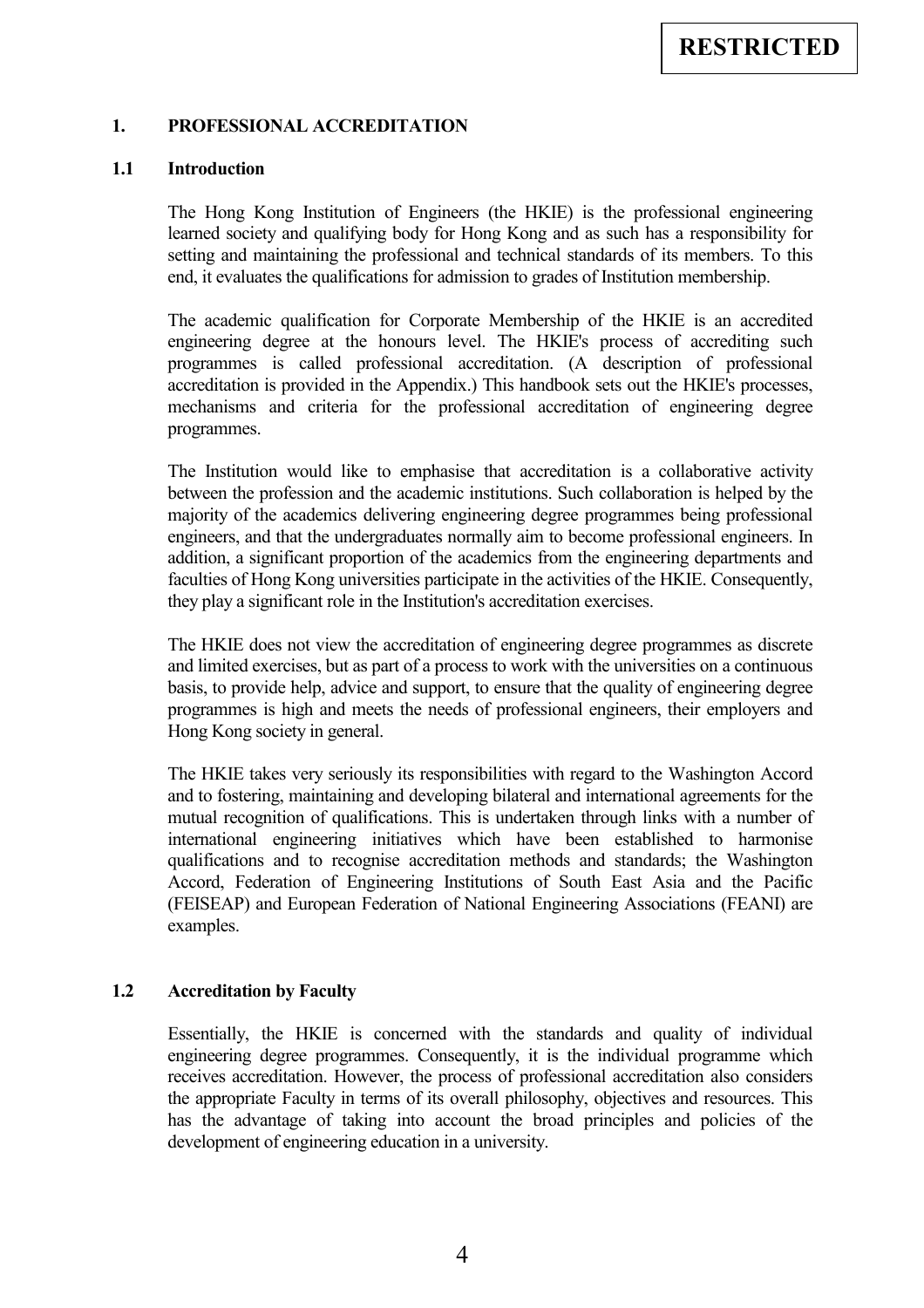<span id="page-5-0"></span>Furthermore, consideration of a range of programmes has particular advantages in relation to modular programmes and ones containing a number of elective courses.

 Although visits will normally be by Faculty, there may be visits to individual departments within a Faculty for the purposes of provisional accreditation, to consider major modifications to a programme or to monitor a programme which had been granted accreditation for less than the normal five years.

#### **1.3 Initiation of Accreditation Exercises**

 The professional accreditation of engineering degree programmes in the universities is normally initiated by a university issuing an invitation to the HKIE's Accreditation Board to carry out appropriate accreditation exercises.

#### **1.4 Consultation and Accreditation Visits**

 restructuring existing ones, is encouraged to consult the HKIE in order to ensure that the As mentioned in the introduction, the HKIE sees accreditation exercises as a continuous activity. Accordingly, any university planning new engineering degree programmes, or engineering degree programmes are developed such that the requirements of all concerned are fully addressed.

#### **1.5 Provisional and Full Accreditation**

 The HKIE undertakes provisional accreditation exercises to consider programmes which have yet to produce the first cohort of graduates, and, full accreditation exercises for the consideration of existing programmes, whether they have been previously accredited or not.

#### **1.6 Accreditation Decisions and the Accreditation Cycle**

The HKIE can reach four accreditation decisions as follows:

- a. the programme be granted provisional accreditation with or without conditions; or
- b. the programme be fully accredited for a term of up to five years with or without conditions; or
- c. the programme not be granted accreditation; or
- d. the accreditation of the programme be revoked.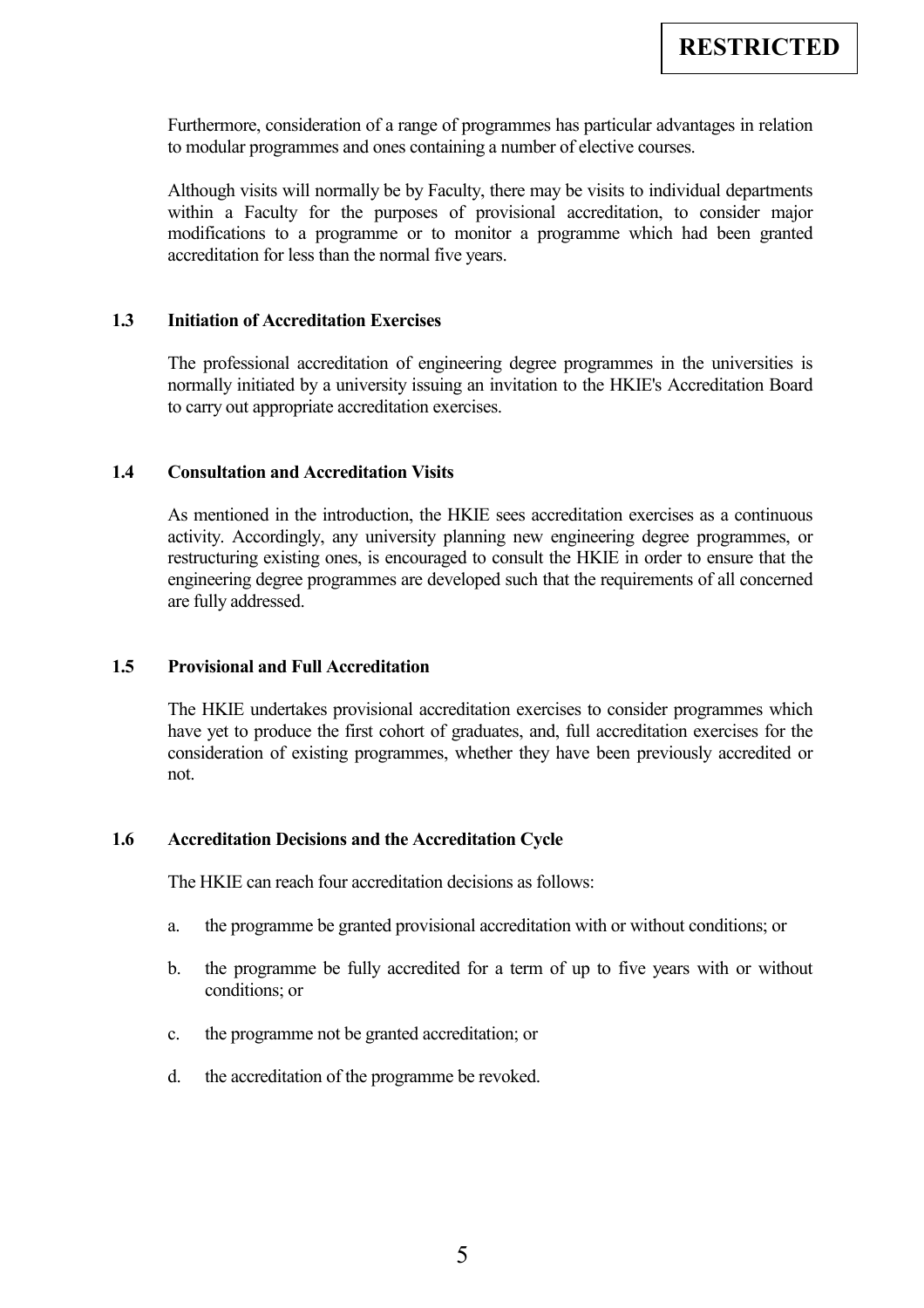#### <span id="page-6-0"></span>**1.6.1 Provisional Accreditation**

 or without conditions, and generally the relevant accreditation exercises will be completed during the second-half of the programme of the first cohort of graduates. Provisional accreditation provides an indication to both the university and prospective students that the programme is well structured and has very good possibilities of receiving full accreditation but should not be construed as a commitment to the granting of full Provisional accreditation may be granted to developing programmes with accreditation.

#### **1.6.2 Accreditation for a Period of up to Five Years**

 The HKIE may grant full accreditation for the normal cycle of accreditation of five years. Alternatively, the HKIE may grant full accreditation for a term of less than five years, either to bring it in line with early in relation to any conditions, requirements and/or concerns which the accreditation cycle of other programmes or to monitor a programme may have emerged during the accreditation process.

 For a newly developed programme, a full accreditation exercise is mounted, at a time agreed with the university, after the first cohort of graduates. Full accreditation, if granted, will be retrospective so as to apply to the first cohort of graduates.

#### **1.6.3 Accreditation Refused or Withdrawn**

 If a programme is substantially at variance with the HKIE criteria (see section 2), then the accreditation can be refused or withdrawn.

#### **1.6.4 Revocation of Accreditation**

 If a university fails to meet conditions imposed on a programme by the programme seriously at variance with the HKIE criteria, then the previous accreditation or if it has introduced changes which make the accreditation can be terminated.

#### **1.7 The Accreditation Panel**

 The HKIE has an Accreditation Panel (not to be confused with visiting teams) which is a group of appropriately qualified senior members, selected by the HKIE's Accreditation Board, to participate in professional accreditation exercises, on behalf of the HKIE.

 In addition, professional engineers from overseas, with appropriate expertise are invited by the Accreditation Board to be included on the Panel.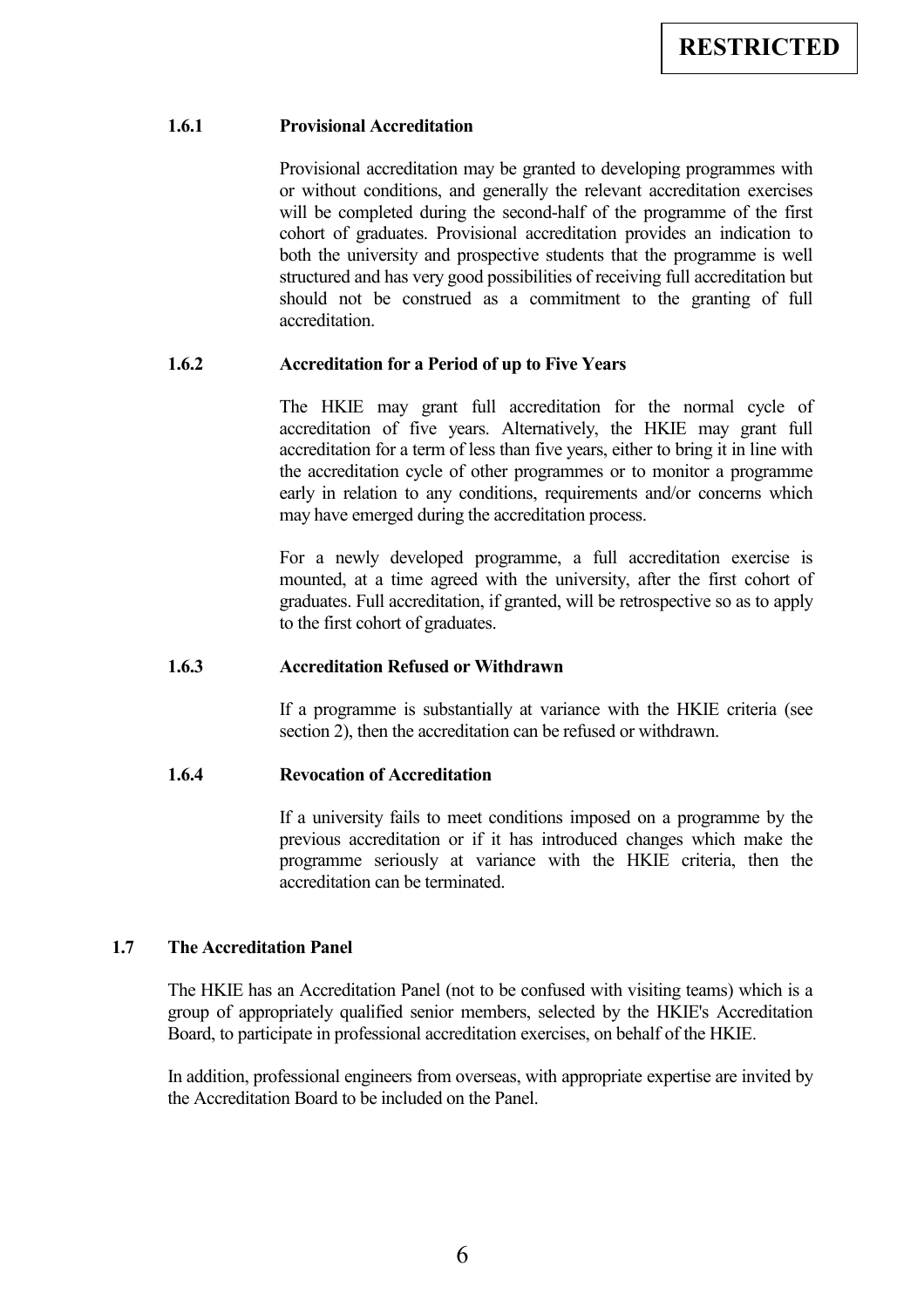#### <span id="page-7-0"></span>**1.8 Visiting Teams**

 Visiting teams shall be selected from the Panel for each particular accreditation exercise. The Dean or Head of Department shall be informed of the names of the proposed a conflict of interest. (Team members are selected on the basis that they have no chairman and members of a team, and objection to a team member may be made if there is professional or any other association with the university, nor members of their family attending it.)

#### **1.8.1 Team Size and Constitution**

 For a single discipline exercise, the team shall normally comprise four members including the chairman. All members shall be experienced in the discipline, or associated with it. For exercises involving two or more programmes, which may cover several engineering disciplines, there shall be at least two members from, or associated with, each of the disciplines.

 one of its members, who can join the accreditation visit as an observer, to For each accreditation exercise, the Accreditation Board will also appoint act as an assessor.

 practising professional engineers. Whenever possible, members of the Accreditation Board shall be invited to participate in the visits. In addition, The accreditation visiting team shall have a good mix of academics and the HKIE secretariat staff shall accompany the visiting team.

 In general, to ensure continuity and expertise, team chairmen shall have members of the team will be expected to have knowledge and experience considerable previous experience of professional accreditation, and, most of professional accreditation.

#### **1.9 Accreditation Visits**

 Accreditation visits are an important part of an accreditation exercise. They enable the HKIE to assess, at first hand, qualitative factors, such as facilities, intellectual environment, morale, professional attitudes and the quality of staff and students.

 For programmes which are being planned by a university, the HKIE will arrange consultation visits by experts as appropriate in each case. On such visits, the experts shall only comment and advise on the proposed programmes and shall not commit the HKIE to granting accreditation to a programme.

It should be noted that the accreditation visits are only a part of the full accreditation exercises. There is considerable preparation prior to a visit and many post visit activities.

A visit will normally take one and a half days and shall include:

- meetings of the team with the appropriate senior university staff;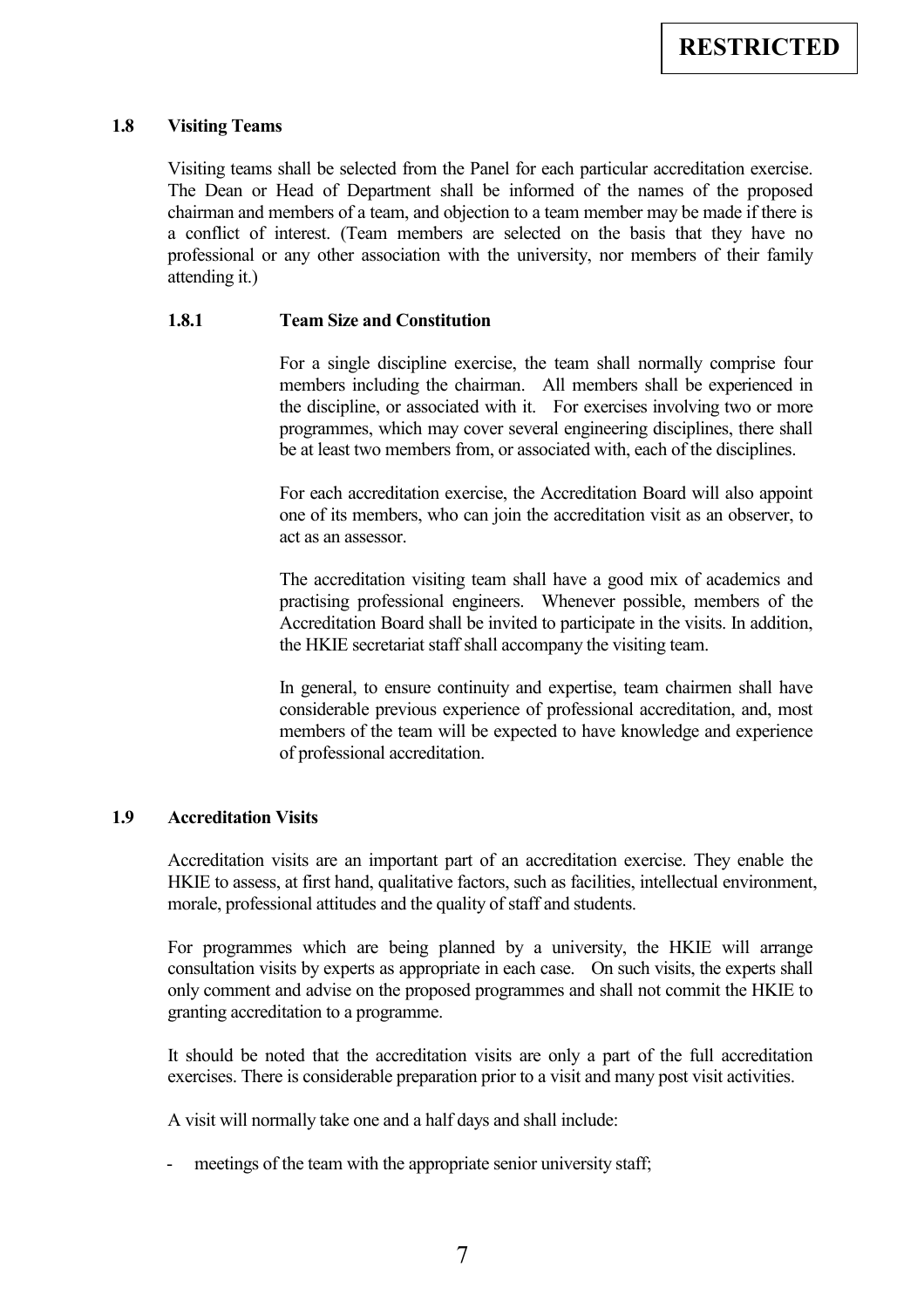- <span id="page-8-0"></span>- meetings with the programme leader and other academic staff;
- meetings with the students and support staff;
- visit to the departmental facilities, including lecture theatres, laboratories, library and computing facilities;
- - review of examination papers, laboratory instructions and reports, project reports and other material demonstrating student performance;
- private meetings of the team; and
- - an exit meeting with the Dean and senior staff to convey the team's initial observations.

#### **1.10 Accreditation Reports**

 Based on a consensus of opinion, ascertained at the end of a visit, the team chairman, with the assistance of the HKIE secretariat, shall draft a formal report based on the observations of the team, and assess whether the programme conforms to the HKIE Accreditation Criteria.

Notes: The following procedures have been adopted formally by the Accreditation Board in dealing with the Accreditation Report.

- $(i)$ The visiting team chairman will draft the report with the assistance of members of the team and the HKIE staff.
- (ii) The draft report will be sent to the visiting team members for comment.
- (iii) The comments made by the members of the visiting team will be considered by the chairman.
- (iv) The draft report will then become the final report.
- (v) The final report will be sent to the Dean and relevant Heads of Departments for comment.
- (vi) The comments made by the Dean and Heads will be sent to the visiting team chairman and the assessor.
- (vii) The final report, and the comments made by the Dean and Heads will go to the Accreditation Board at the decision meeting.

 ensure that there is no error of fact or omission. The draft, corrected if necessary, shall then be circulated to the team members for comment The report, in the first instance, shall be discussed with the Dean or Head of Department to

be circulated to the team members for comment.<br>A copy of the final report shall be sent, by the HKIE secretariat, to the university for information. The university may make a formal response if it so desires.

 The HKIE maintains strict confidentiality regarding accreditation matters. It is for the university to decide how information related to this accreditation should be released and may inform HKIE accordingly.

#### **1.11 Accreditation Decisions**

In advance of the accreditation visit, the Accreditation Board will appoint one of its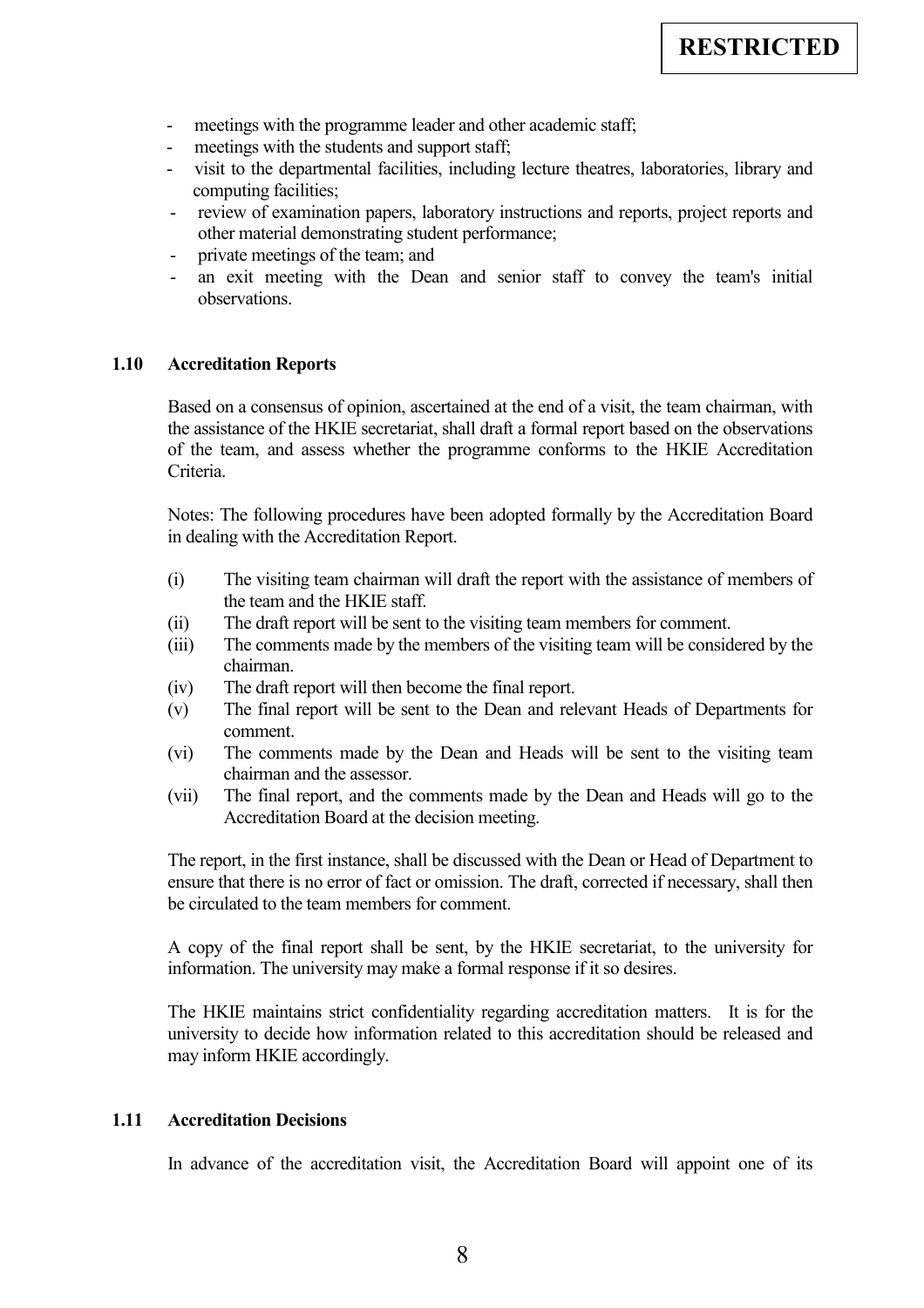<span id="page-9-0"></span> members, who can join the visit as an observer, to act as an assessor. The assessor will study all the documentation and, in consultation with the visiting team chairman, make recommendations to the Board for an accreditation decision. The Chairman of the Board will initiate the discussion on the programme under consideration.

The accreditation report and university responses, and all other relevant information and correspondence will be passed to the Board for a decision.

 The representatives of the university concerned, usually the Dean and/or Head of Department may attend that part of Board meeting devoted to the presentation of the report. Members of the visiting team may also be present.

 Board will then conduct a private meeting from which University representatives are At the meeting, the visiting team chairman will present the report and representatives of the university may put forward further information and answer questions of fact. The excused. The assessor will present recommendations. The Board may then make decisions on the programme.

 The Secretary to the Board will write to inform the university of the decision with a copy of the final report, in confidence, to the university Vice Chancellor/President/Director, copied to the relevant Dean and Head of Department.

#### **1.12 Costs**

 accredited degrees shall pay in April of each year a fee to the HKIE. The fee will be based on the number of undergraduate engineering degree programmes agreed by the Any university having its engineering programmes remaining on the HKIE list of concerned parties.

The direct costs of each accreditation exercise (travel, subsistence, accommodation) will be paid by the university concerned.

#### **1.13 Confidentiality**

 All documents and other information obtained by the Accreditation Board during the course of an exercise are kept confidential.

#### **1.14 Appeal Procedures**

 In the event of a decision by the Accreditation Board to refuse or terminate accreditation of an engineering degree programme, the university concerned has the right to appeal to the President of the Institution to review the decision.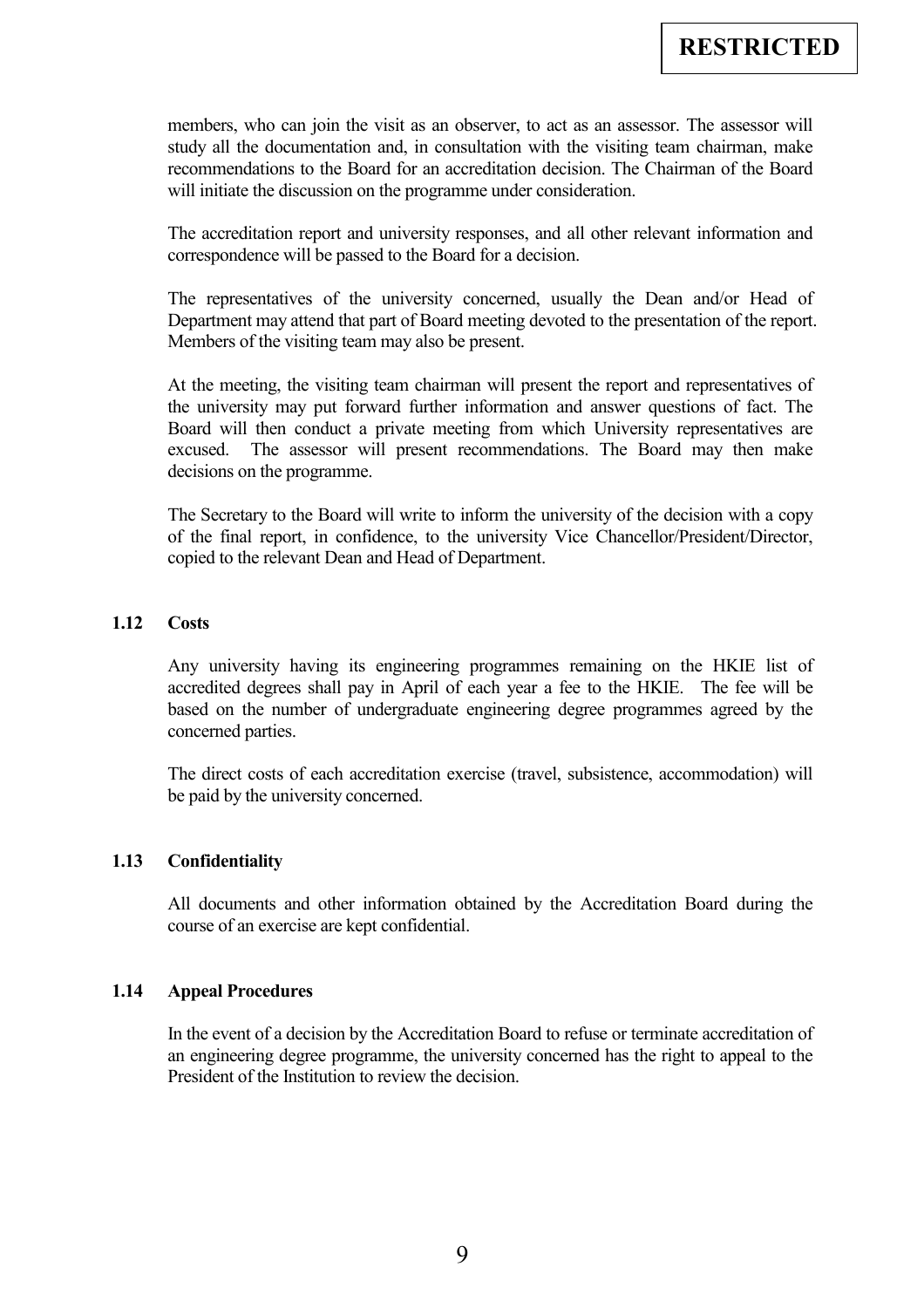## <span id="page-10-0"></span>**1.15 Publication**

 A full list of accredited programmes and their period of accreditation is published on the HKIE web-site.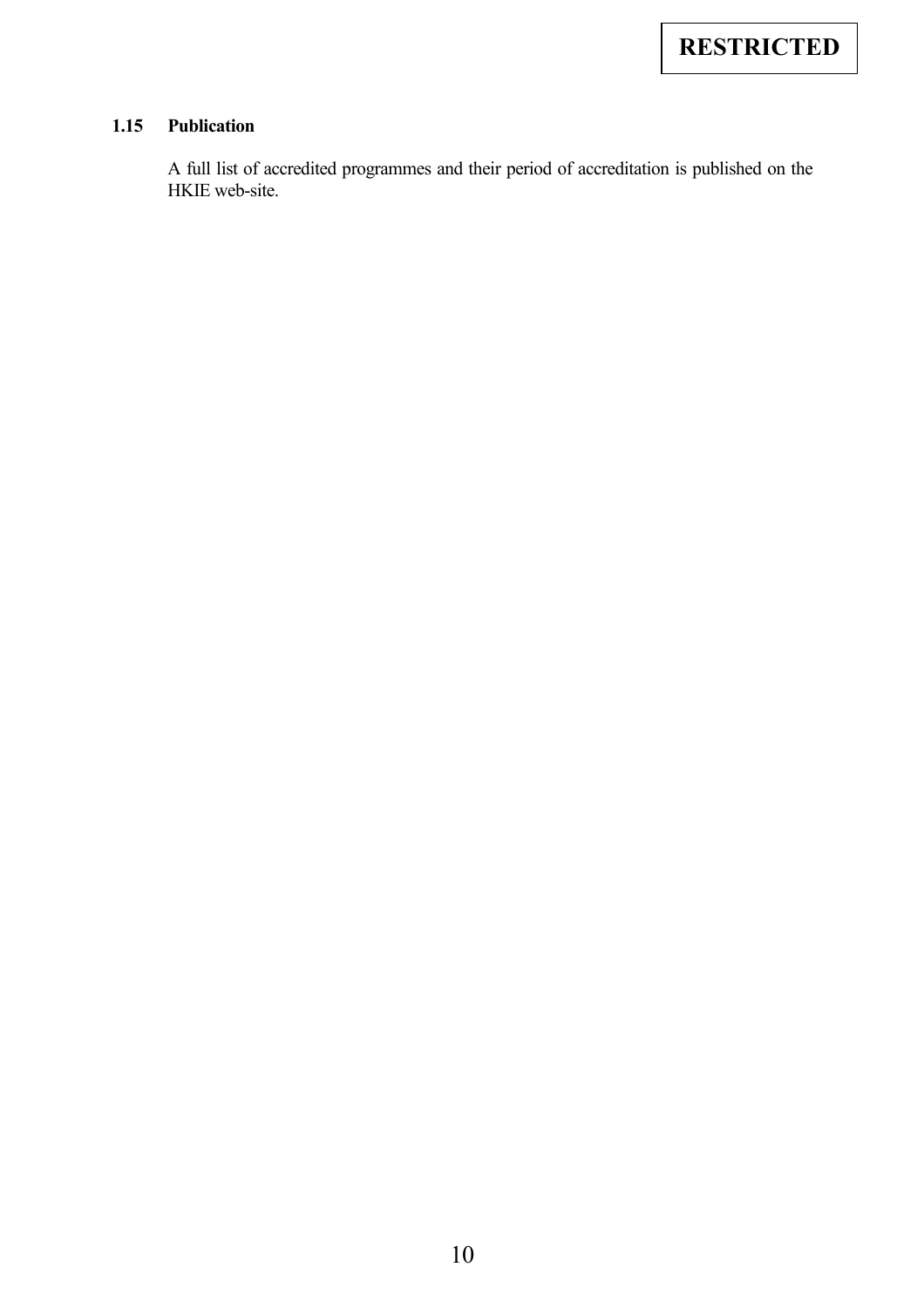#### <span id="page-11-0"></span> **2. CRITERIA FOR THE ACCREDITATION OF ENGINEERING DEGREE PROGRAMMES**

#### **2.1 Introduction**

 The HKIE undertakes professional accreditation to evaluate the standard and quality of about the programmes and the universities which offer them. The quality of an engineering degree programme depends on more than just the curriculum and syllabus. The calibre of the academic staff, the entry standards, staffing levels, teaching methods, facilities, funding and method of assessment are just some of the factors which influence the quality of the engineering degree programmes. In doing so it takes into account a number of factors educational experience.

 The following describes broad criteria which are used by the HKIE regarding appropriate engineering degree programmes for the profession. In setting them out, the HKIE considers it important, both in the context of educational and professional objectives, for universities to encourage an environment which can accommodate innovative educational developments and to allow for the expression of the university's individual strengths, qualities and ideals.

#### **2.2 Standards**

In undertaking accreditation, the HKIE takes note that engineering degree programmes meet internationally recognised standards for the engineering profession.

#### **2.3 Aims and Objectives**

 should be able to express the aims, objectives and ethos of the programme both in relation In its submission for accreditation of an engineering degree programme, a university to the appropriate standards of degree level education and the requirements of the profession. The university should demonstrate how its programmes meet the aims and objectives, and how they can respond to future developments.

 must evolve with technology and the changing needs of the profession and society. The HKIE appreciates that engineering degree programmes are dynamic entities which Consequently, the HKIE expects a university to be able to articulate such developments in terms of how the structure and rationale of its programmes can respond to change.

#### **2.4 Duration**

 The HKIE believes that engineering degree programmes should have a minimum duration of three years full-time equivalent, of which a one-year full-time equivalent consists normally of about 26 weeks of classroom, laboratory, workshop and related activities. (Time allocated to assessment, field work and practical training fall outside these 26 weeks.)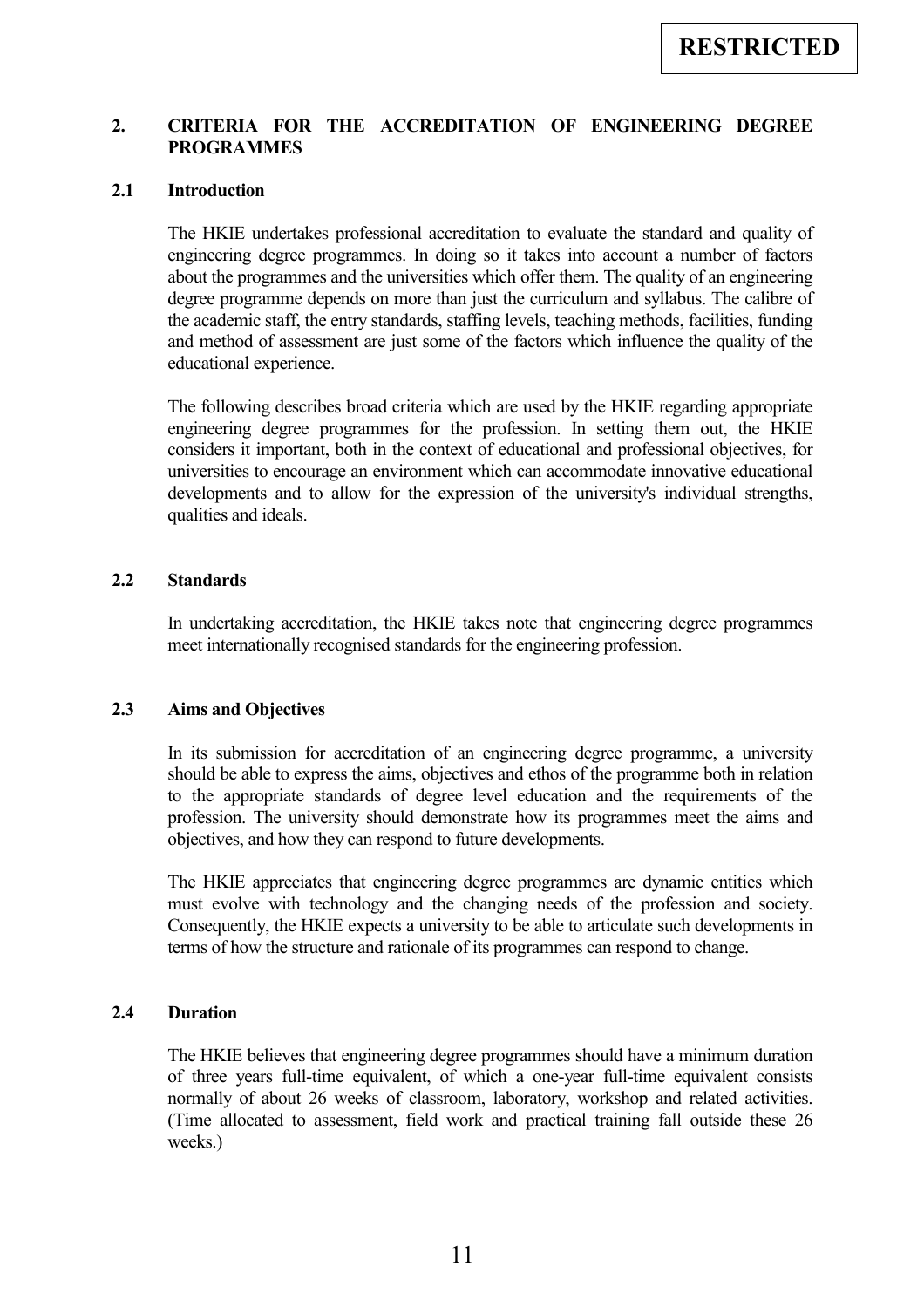<span id="page-12-0"></span> The criteria set out here provide broad guidance for a three-year full-time equivalent institution to introduce subjects and activities which could contribute further to the education of an engineering undergraduate, but the onus is on the university to programme. It is accepted that a longer programme than this will enable an academic demonstrate that the programme contains at least the equivalent of the three years which meets the HKIE's requirements.

## **2.5 Part-time Engineering Degree Programme**

If a part-time engineering degree programme is offered, or if a student undertakes a programme on a part-time basis, all requirements of an accredited programme must be met.

#### **2.6 Syllabus and Curriculum**

 syllabuses, but encourages them to develop courses, making the best use of resources, responding to academic and technological change, and recognising the needs of the students, community and profession. Nevertheless, the HKIE does require course content to be sufficient to enable undergraduates to acquire, within the duration of a programme, The HKIE does not wish to impose uniformity on universities in relation to curricula and the basic knowledge, understanding and skills necessary to enable them to practise in an effective and professional manner as a graduate engineer. Course sequences in the curriculum must provide for breadth and depth appropriate to the discipline, and the University must demonstrate that prerequisites are followed.

 The HKIE accepts that over the whole range of the engineering disciplines it is not programmes to have three main emphases, namely, engineering subjects, mathematics and possible to state precisely the essential characteristics and content of courses and programmes. However, the Institution expects the curricula for engineering degree complementary support subjects, as follows:

## **2.6.1 Engineering Subjects**

#### **a. Engineering Sciences**

 basic sciences, but carry knowledge further towards creative application. thermodynamics, electrical and electronic circuits, computer science, materials science, soil mechanics, aerodynamics, control systems, transport, Engineering sciences have their roots in mathematics, physics and other They may include such subjects as mechanics of solids, fluid mechanics, and so on depending on the discipline.

 provide engineering courses for the appropriate discipline supported by In an engineering degree programme, the HKIE expects a university to others which provide an appreciation of related disciplines in a coherent and organised manner.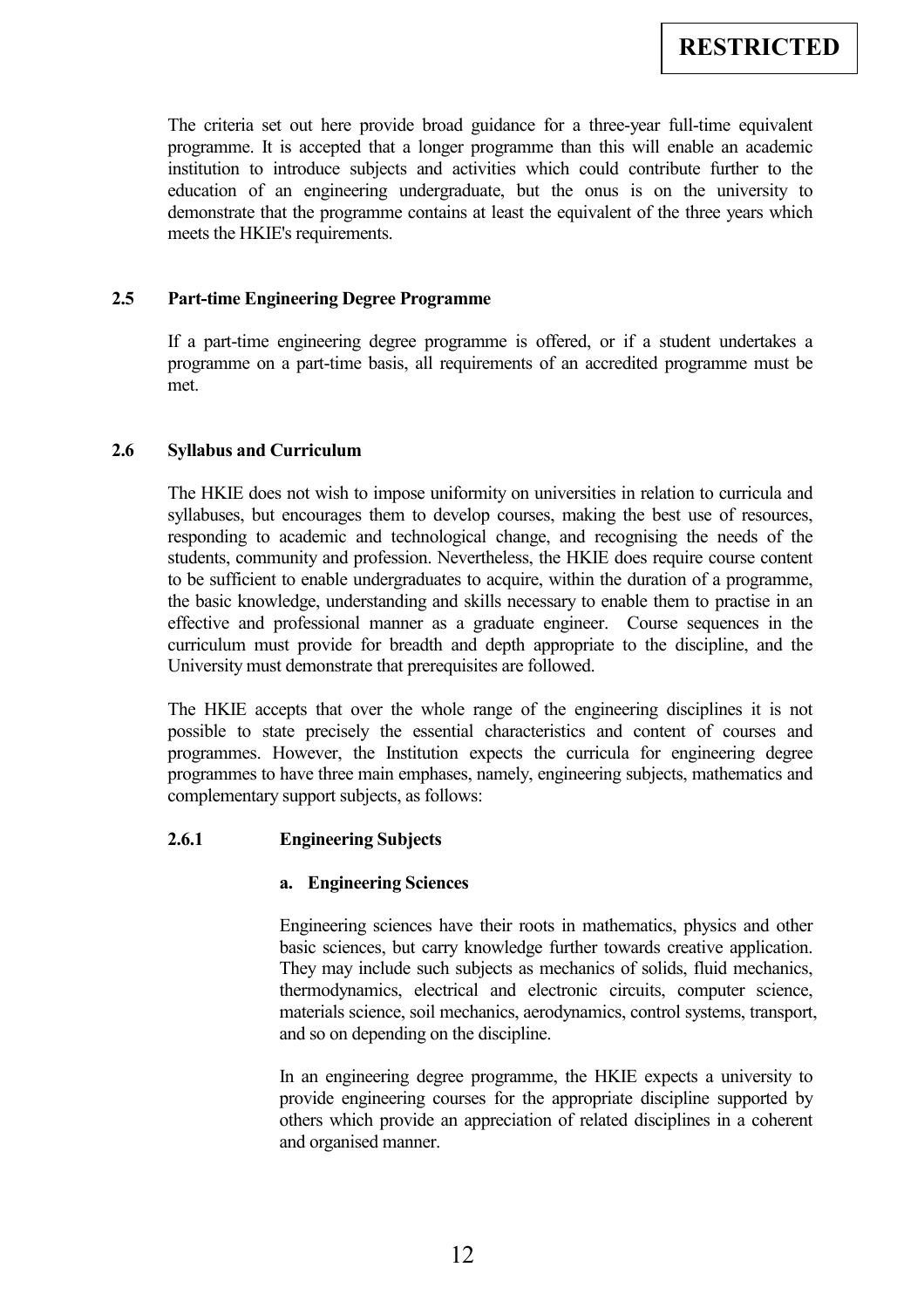#### **b. Engineering Design and Synthesis**

 separate appropriate topic should be established. However, it is accepted science courses in a programme. Its establishment as a separate topic can implications. The HKIE believes the importance of design and synthesis is such that a that because of the applied nature of this activity to almost every engineering endeavour it could be best delivered within the engineering be used to demonstrate that it is a creative, iterative and often open-ended process and to also enable discussion of general design techniques and philosophy, as well as financial, quality, safety and environmental

#### **c. Laboratory and Field Work**

 Courses should be supported by meaningful laboratory work, well up-to-date equipment. If a university utilises laboratories at different locations or uses different delivery formats, they must provide evidence to show that every student receives a laboratory experience that is meaningful, co-ordinated with the lecture material and supported with relevant well co-ordinated, and up-to-date.

 Residential field courses in subjects such as surveying and geology are considered important where these subjects are an integral part of the programme.

## **d. Computing and Information Technology (IT)**

 Computing and IT is considered an essential part of the engineering education experience. All engineering graduates should be computer/IT literate, and have acquired the relevant skills specific to the branch of engineering studies. Students should be given an understanding of the processes involved and the limitations of software.

#### **e. Project**

 intellectually challenging project which is individually assessed. The assessment of the project should have a significant weighting in the degree The HKIE believes that project work is an important means of introducing engineering approach to solution of problems. For this reason, the extensive use of projects is expected in every engineering degree programme. Normally, the final year of the programme should include an project should involve design, synthesis, application and/or creativity. The classification.

 The HKIE recognises that group or team problem solving is an important component of modern engineering practice. For this reason, the programme should contain at least one group problem solving exercise.

Within an engineering degree programme, engineering subjects should be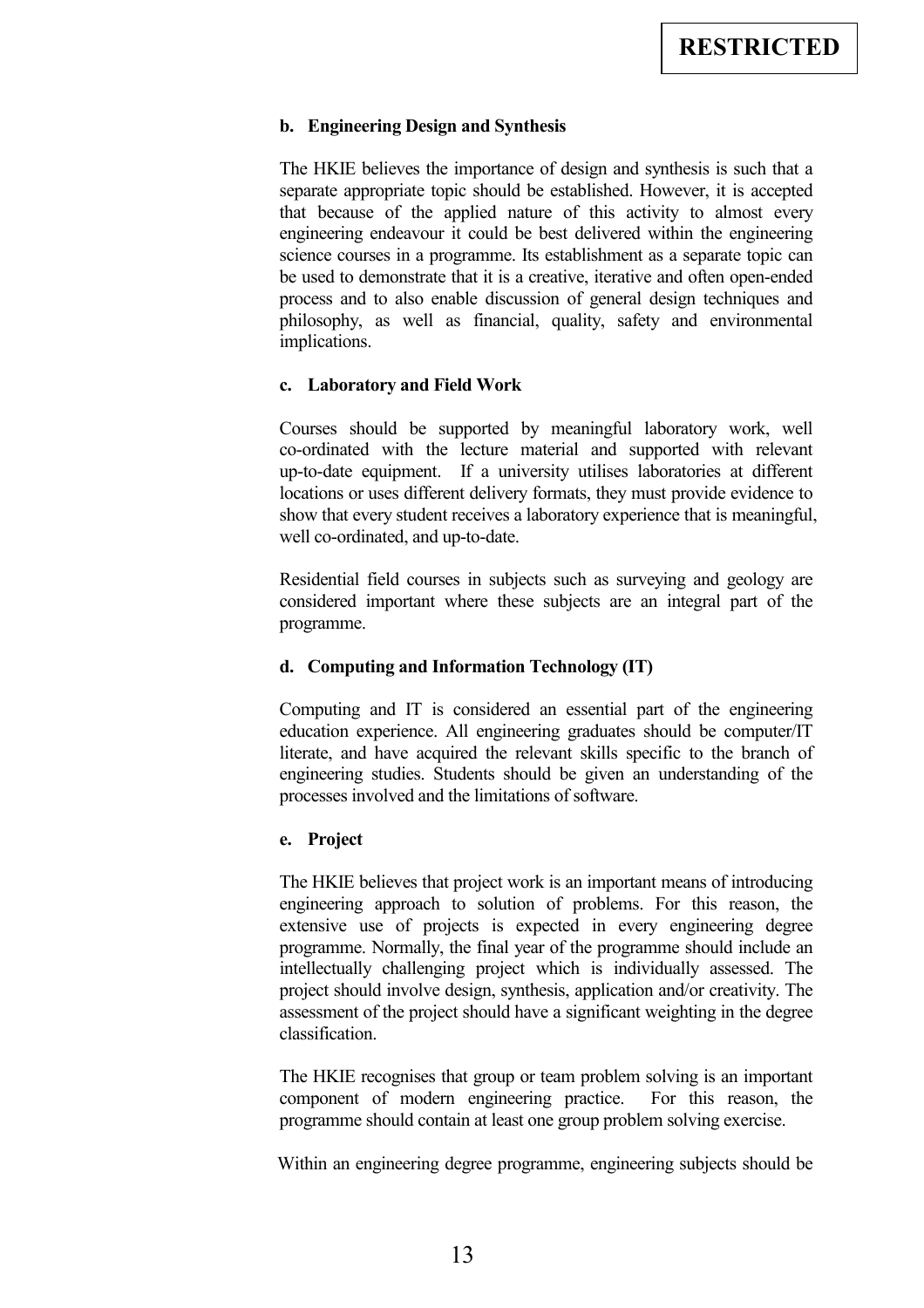around 60% of the curriculum.

#### <span id="page-14-0"></span>**2.6.2 Mathematics**

 The HKIE considers that the mathematics content of degrees should concepts, and principles, numerical analyses and applications and their relationship to the modelling of engineering systems. It is accepted that these can be delivered as separate topics, however, the HKIE believes that it is also desirable for mathematics to be delivered within the context of its underpin the engineering subjects, and should emphasise mathematical application in engineering situations and be within the engineering subjects of the programme.

 The HKIE does not believe that course work devoted to skills in the use of requirement of a degree. Nevertheless, many other subjects taught in an engineering degree programme may well contribute to the fulfilment of the computers or computer programming satisfies the mathematics mathematics requirements.

 Within an engineering degree programme, it is believed that the mathematics content should be around 16% (1/6) of the curriculum.

#### **2.6.3 Complementary Studies**

 engineers to practise professionally in society should be fully integrated Studies which provide an appreciation of those wider issues which enable within the programme. Such studies may include management, economics, law, history, finance or a foreign language. Furthermore, the following elements should be included in the curriculum.

#### **a. Practical Training**

 The HKIE recognises the benefits of practical experience obtained during an engineering degree programme and recommends that students aggregate significant, relevant practical training or employment. This will normally be obtained during vacations or in a "sandwich" year, and universities should encourage this activity.

#### **b. Health, Safety and the Environment**

 The programme should demonstrate the importance of health, safety and environmental considerations to both workers and the general public.

#### **c. Communications**

 The HKIE cannot over emphasise the need for professional engineers to contain instruction in both oral and written communication skills as well as have good communication skills. Engineering degree programmes should presentation skills.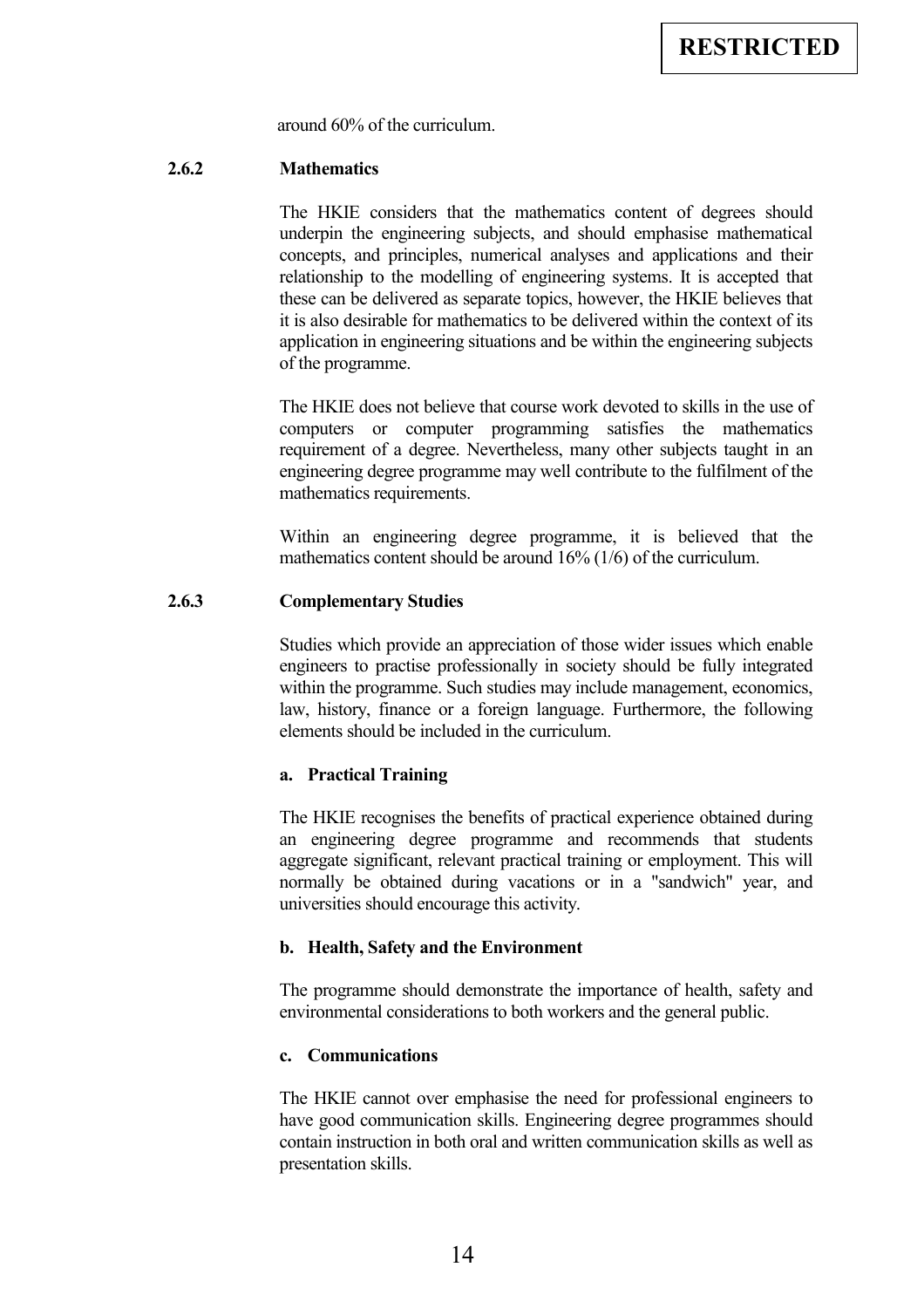#### <span id="page-15-0"></span>**d. The Professional Engineer**

 It is considered that students should be introduced to the role of the professional engineer in practice and their responsibilities towards the engineering institutions and matters of professional practice such as profession, colleagues, employers, clients and the public, particularly with reference to the impact of technology on society and with regard to ethical behaviour. Furthermore, they should be made aware of the role of the licensing and registration.

 They should also be encouraged to become student members of the HKIE and to take part in its activities.

 Within an engineering degree programme, it is believed that the complementary subjects, excluding practical training, should be around 20% of the curriculum.

#### **2.7 Academic Staff**

 the quality and commitment of the teaching staff. A significant proportion of the academic their professional standing as academics and, where relevant, as professional engineers An important factor in determining the standard of an engineering degree programme is staff responsible for delivering an engineering degree programme should be able to demonstrate academic attainment and achievement in engineering practice. In addition, should be demonstrable.

A high proportion of the staff should have postgraduate degrees by research, and they should be involved in appropriate scholarly activity. It is expected that most should possess qualifications and experience which would enable them to become Corporate Members of the HKIE, or are judged equivalent to that standard.

The required number of academic staff depends upon a number of factors:

- the number of courses, together with their content and duration;
- the number of undergraduate and postgraduate students;
- the expertise required to teach the range of courses provided;
- the provision of small tutorial and design groups;
- - the method of programme delivery (on campus classes or by distance education or other educational delivery system).

 The majority of staff should be full-time employees of the university, although it is part-time basis can make a special contribution to the delivery of courses. Consequently it the students through formal and informal lectures, involvement in design projects and/or accepted that a certain number of practising professionals from industry, employed on a is recommended that local practising engineers be invited to take part in the education of acting as industrial tutors.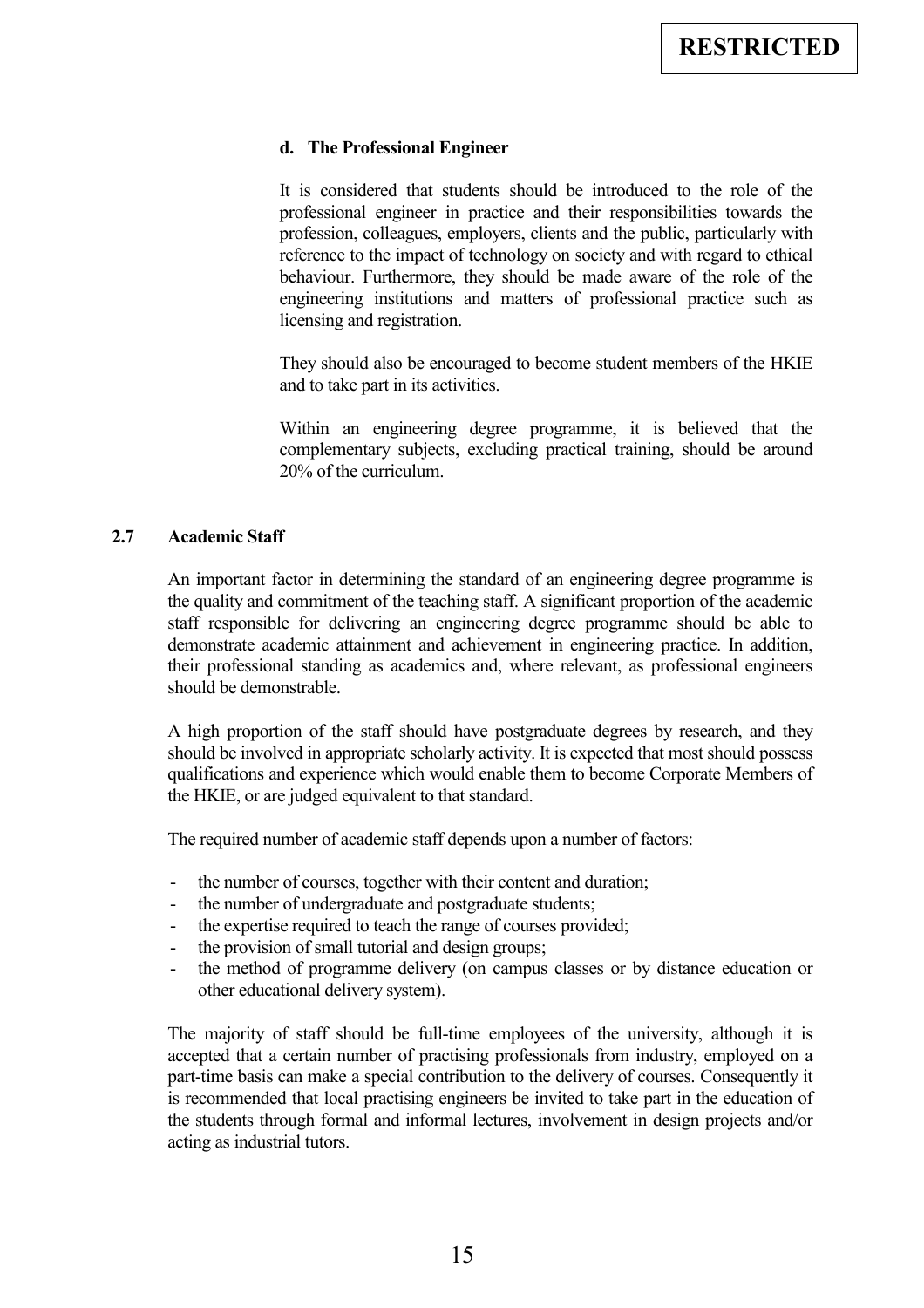<span id="page-16-0"></span> The student/staff ratio should be sufficient for the appropriate delivery of programmes and at no time should a programme become critically dependent on one individual.

 As engineering degree programmes also require input from other teaching staff, it is considered that the quality of such staff should be commensurate with that of the academic staff in engineering degree programmes.

#### **2.8 Resources**

 administrative staff, administration, laboratories, information services, computing facilities, Engineering degree programmes rely on the satisfactory provision of technical and finance and other resources as follows:

#### **2.8.1 Support Staff**

 adequate qualifications and experience to ensure the smooth and safe There should be sufficient number of technical and workshop staff with management of laboratories, maintenance of equipment and to provide general support.

There should also be sufficient number of administrative and secretariat staff to support the academic staff.

#### **2.8.2 Accommodation and Equipment**

 There must be adequate provision of lecture rooms, laboratories, workshops, drawing offices and private study areas to support the programme of lectures, tutorials and practical classes. Laboratories should be well equipped with adequate and modern equipment and should provide a safe working environment for the students.

#### **2.8.3 Computing Facilities**

 Computing facilities should be consistent with the aim of using computers appropriate for laboratory work and engineering applications such as as part of the engineering education experience. These facilities must be modelling and simulation and computer aided design.

Students should have easy and adequate access to such facilities.

#### **Information Services 2.8.4**

 The university should provide adequate resources for information services which include conventional and up-to-date methods and facilities for example, books, journals, tapes, films, disks and databases, and the Internet.

Conventional library facilities should provide a range and variety of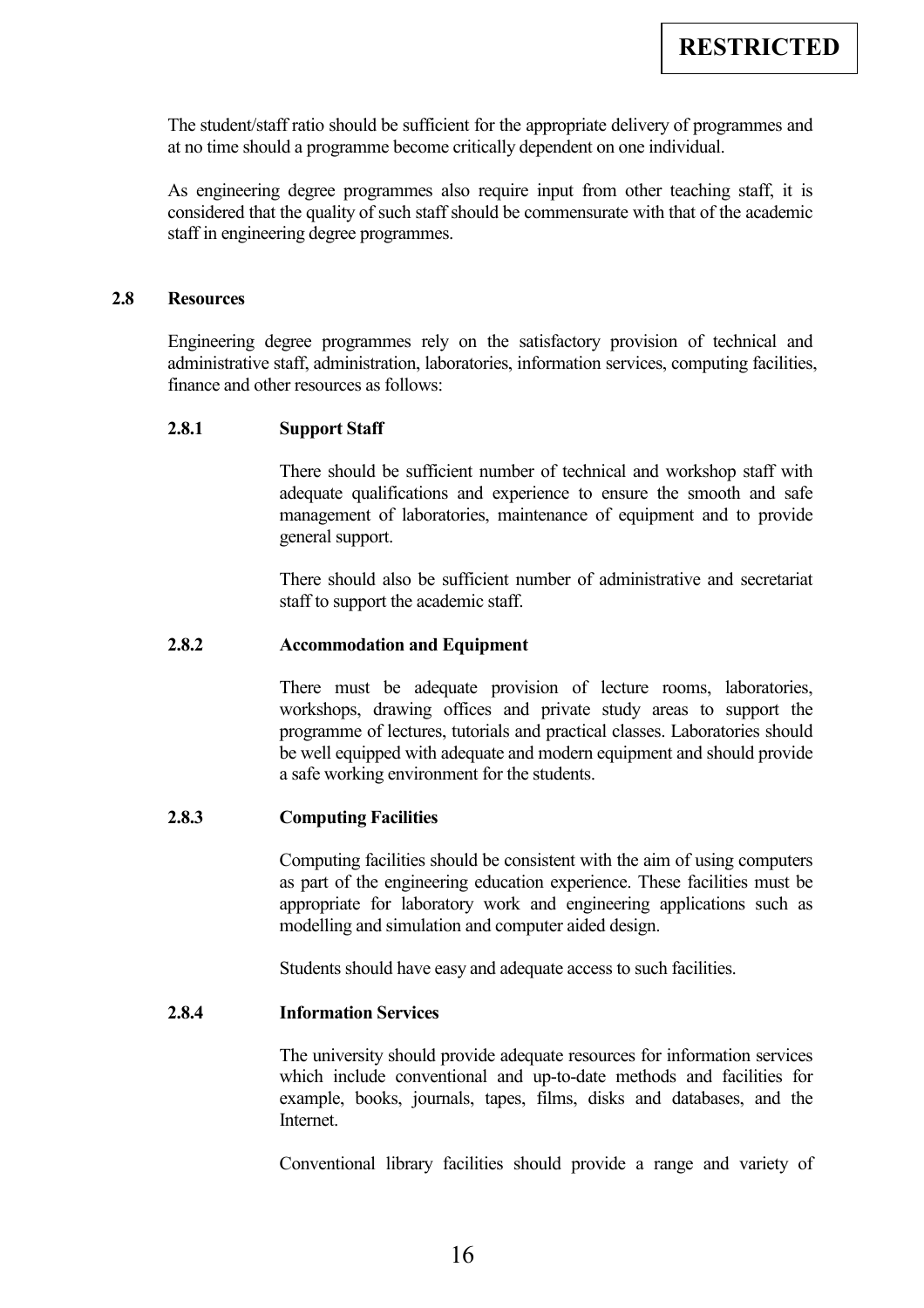covering all engineering disciplines. The inter-library loan system should facilities for project work. Students should have easy and adequate access technical and non-technical books, and a comprehensive range of journals be available to all students, together with abstract and literature search to these facilities.

#### <span id="page-17-0"></span>**2.8.5 Financial Resources**

 There should be adequate financial resources to ensure the smooth operation of the department, the provision and maintenance of laboratories, computers, libraries and other support facilities as well as for the development of the staff, programmes, courses and the upgrading of equipment.

#### **2.9 Assessment**

The quality of teaching and students' performance as measured by course work, laboratory work, design studies, projects, formal examinations and other forms of assessment should demonstrate the effectiveness of the learning process.

 The HKIE believes that there should be an effective internal quality assurance system which is essential to maintain the academic standards of programmes. In addition, there should be an independent quality assurance system such as an external examiner system or equivalent.

#### **2.10 Entry Levels**

 of students being able to complete the programme at the expected standard. While a degree programmes, the HKIE considers it crucial that most students demonstrate competence in the subjects of Mathematics, Physics or Engineering Science at the Hong The HKIE does not prescribe minimum qualifications for entry to engineering degree programmes, but it does expect that the selection criteria are consistent with the majority broadening of subjects studied prior to a degree can be beneficial, for entry to engineering Kong A-level Examination standards or equivalent.

Engineering degree programmes should attract a high proportion of the most able students, but this should not preclude a university from selecting well-motivated students with unusual qualifications, using careful and appropriate selection procedures.

Selection procedures which are not standard must be justified by the university.

#### **2.11 Development**

 The HKIE believes it is incumbent on an academic institution to be sensitive to the respond to local and international requirements and to provide opportunities for staff to be requirements of society and the profession, and consequently, to develop programmes to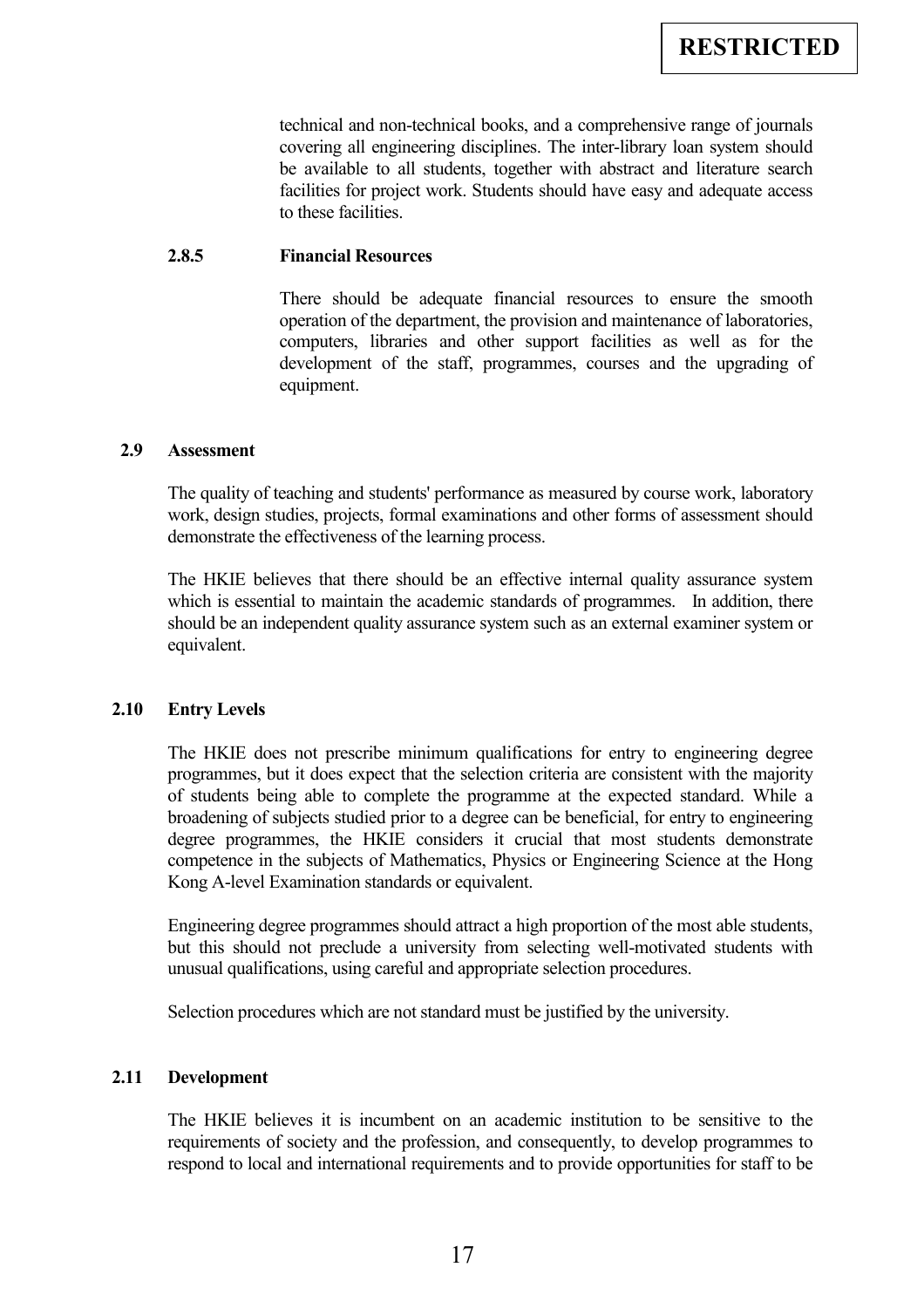<span id="page-18-0"></span> international professional and academic standards. In order to do this, the HKIE believes that universities have a responsibility to liaise with the engineering profession and industry able to develop their skills so that they can deliver programmes meeting local and in relation to engineering degree programmes and their development.

#### **2.12 Programme Amendments**

It is expected that from time to time there will be evolutionary changes to a programme within the period of its accreditation. Any modification to a programme should maintain the spirit of the programme as accredited and may include such changes as:

- a change in the title of the programme;
- a change in the length of the programme;
- the addition of options and/or streams;
- the deletion of some subjects;
- a significant change in the provision of resources for the programme.

 The university should inform the HKIE of the above and other major curriculum or operational changes. The Board may then consider any subsequent actions including initiation of a visit or request of a written report.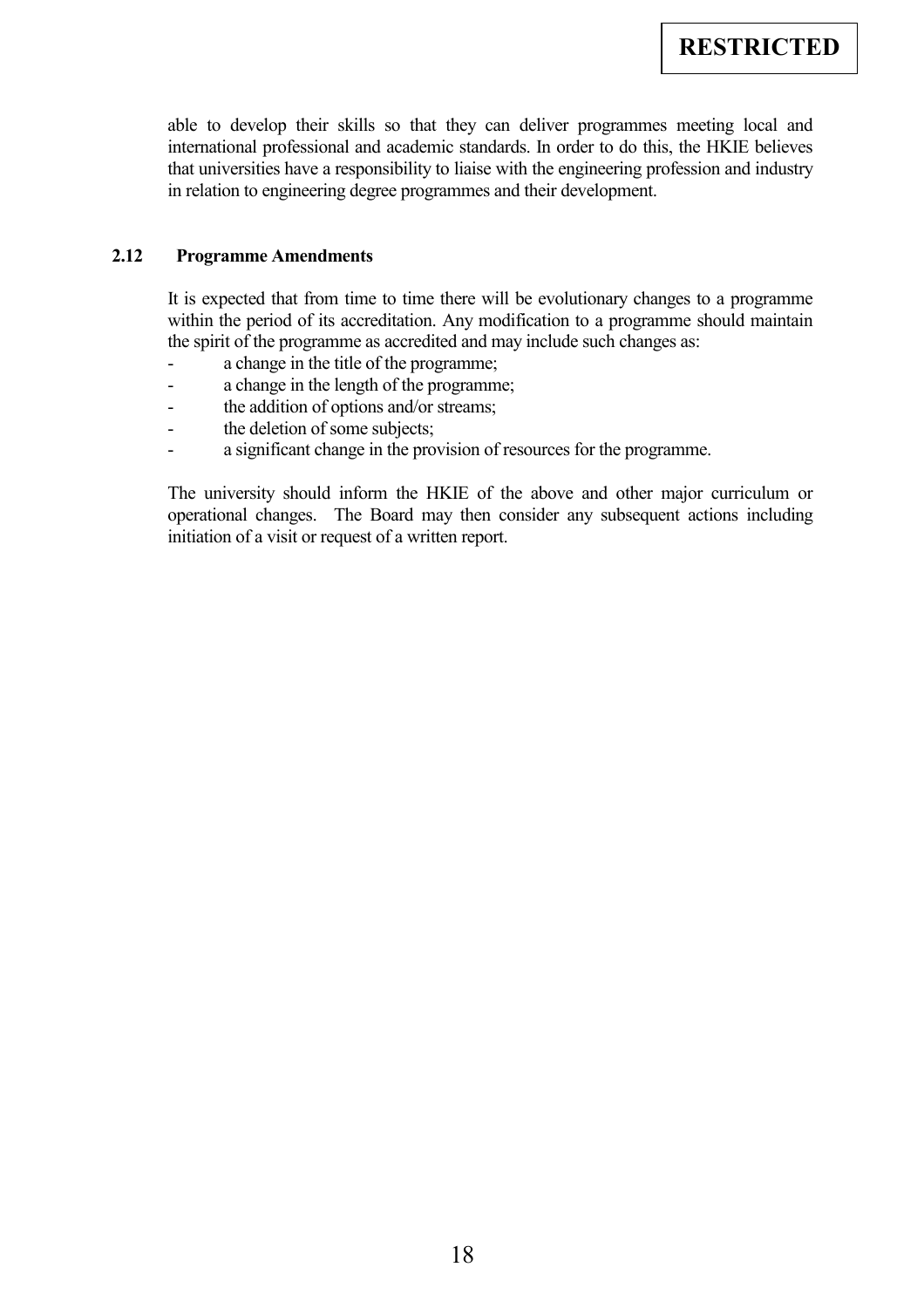#### <span id="page-19-0"></span> $\overline{3}$ . **3. ACCREDITATION SUBMISSIONS**

When preparing a submission for professional accreditation, the university is advised to consider the criteria in section 2 carefully, and to consult the HKIE as appropriate.

#### **3.1 Provisional or Full Accreditation**

 full accreditation submissions. However, 'historical' information is obviously not relevant The following information and details which are requested relate both to provisional and to provisional accreditation.

 For the provisional accreditation of developing programmes the exercises should stage of the programme, at which time a university should provide the preliminary details commence at least six months before the first cohort of graduates has reached the half way (section 3.2).

For the full accreditation of existing programmes, a university should submit the preliminary details no later than six months before the expiry of the current approval.

 For the full accreditation of developing programmes the exercises may commence at a date, mutually acceptable to the HKIE and the university, after the first cohort of graduates have emerged. The preliminary details should be submitted no later than six months before the visit.

 weeks before the date of any visit. If as a result of considering the submission further with the chairman of the visiting team and the university may arrange to delay the timing In both cases, the full information requested (section 3.3) should be submitted at least six information is required, the chairman of the HKIE's Accreditation Board, in consultation of any visit or, in exceptional circumstances the cancellation of the exercises.

#### **3.2 Preliminary Details**

 A university seeking accreditation of a programme is required to submit the following introductory information:

- $\mathbf{1}$ title of the Faculty or Department;
- 2. Dean, Head of Department, names, qualifications and date of appointments;
- $3<sub>1</sub>$ title of the programme;
- 4. name of programme leader;
- 5. accreditation sought (provisional or full);
- 6. brief resume, 100 words maximum, about the programme submitted;
- 7. provisional dates for the visit.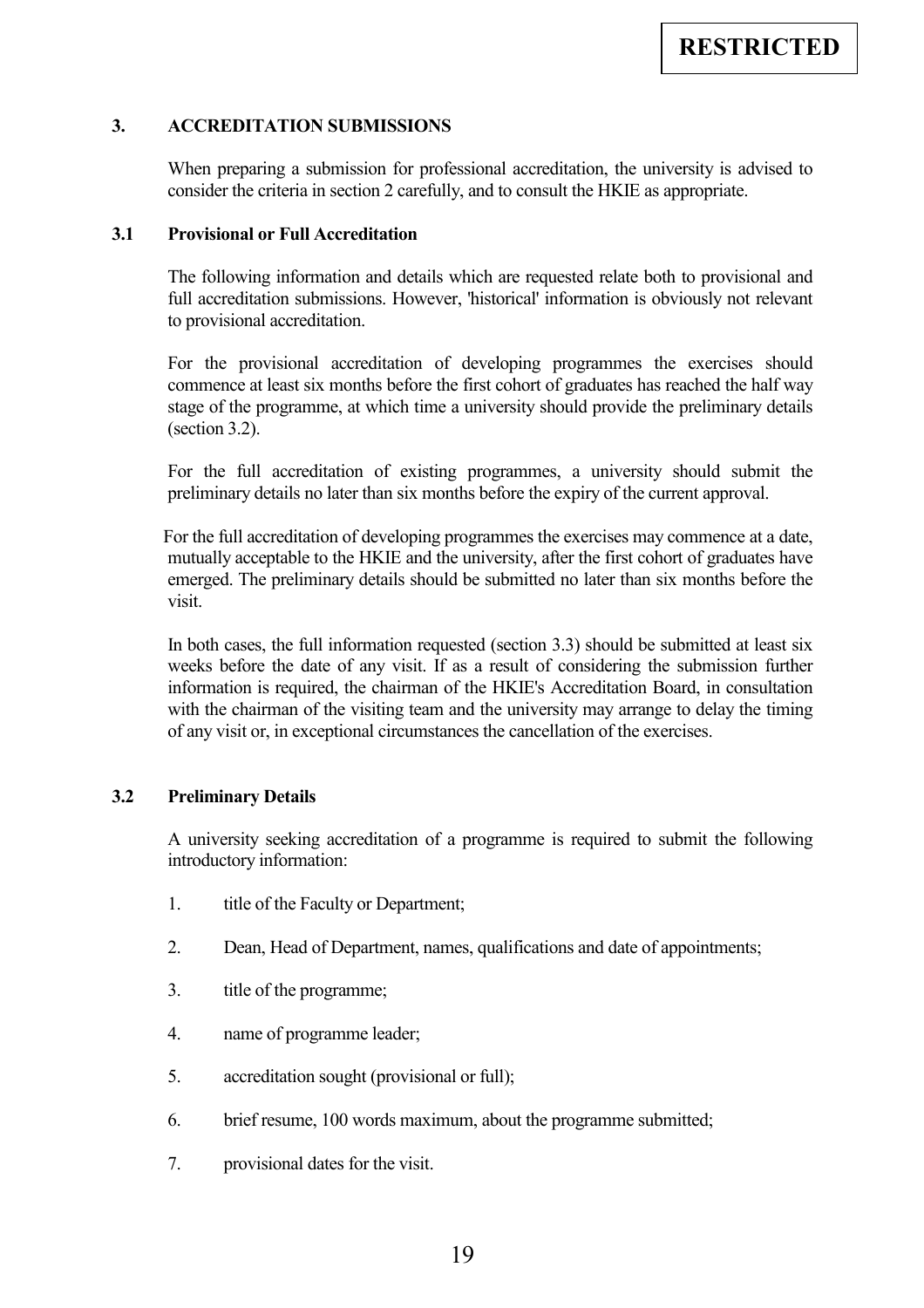## <span id="page-20-0"></span>**3.3 Full Information**

 The following details and documents are to be provided at least six weeks before the date of a visit:

- $\mathbf{1}$  another professional body, the HKIE should have an opportunity of receiving the if relevant, changes made to the programme since any last visit. (If accredited by appropriate reports);
- 2. details of self validation procedures;
- 3. details of administrative and authoritative structure of the university and Faculty, indicating who holds ultimate responsibility for the programme;
- 4. the programme philosophy;
- 5. duration of programme in full-time equivalent and actual years, and in weeks per annum;
- 6. allocation of students' weekly work load in hours between lectures, tutorials, laboratory, project, etc, for each year of the programme;
- 7. details of the curriculum listing each course and subject and giving for each subject the time-tabled hours per week for lectures, tutorials, and practical work, the total hours per week and per year. These details should be given for each year of the programme;
- 8. details of the programme including the following:
	- a. syllabuses;
	- b. objectives of each individual course;
	- c. hours allocated to each topic listed in the content;
	- d. practical experiments, drawings, fieldwork, or other practical work in relation to the syllabus;
	- e. lists of essential and reference text-books;
- 9. details of the student admission procedures including the following:
	- a. minimum entry requirements (including examples of advanced standing, if any);
	- $\mathbf{b}$ . selection criteria;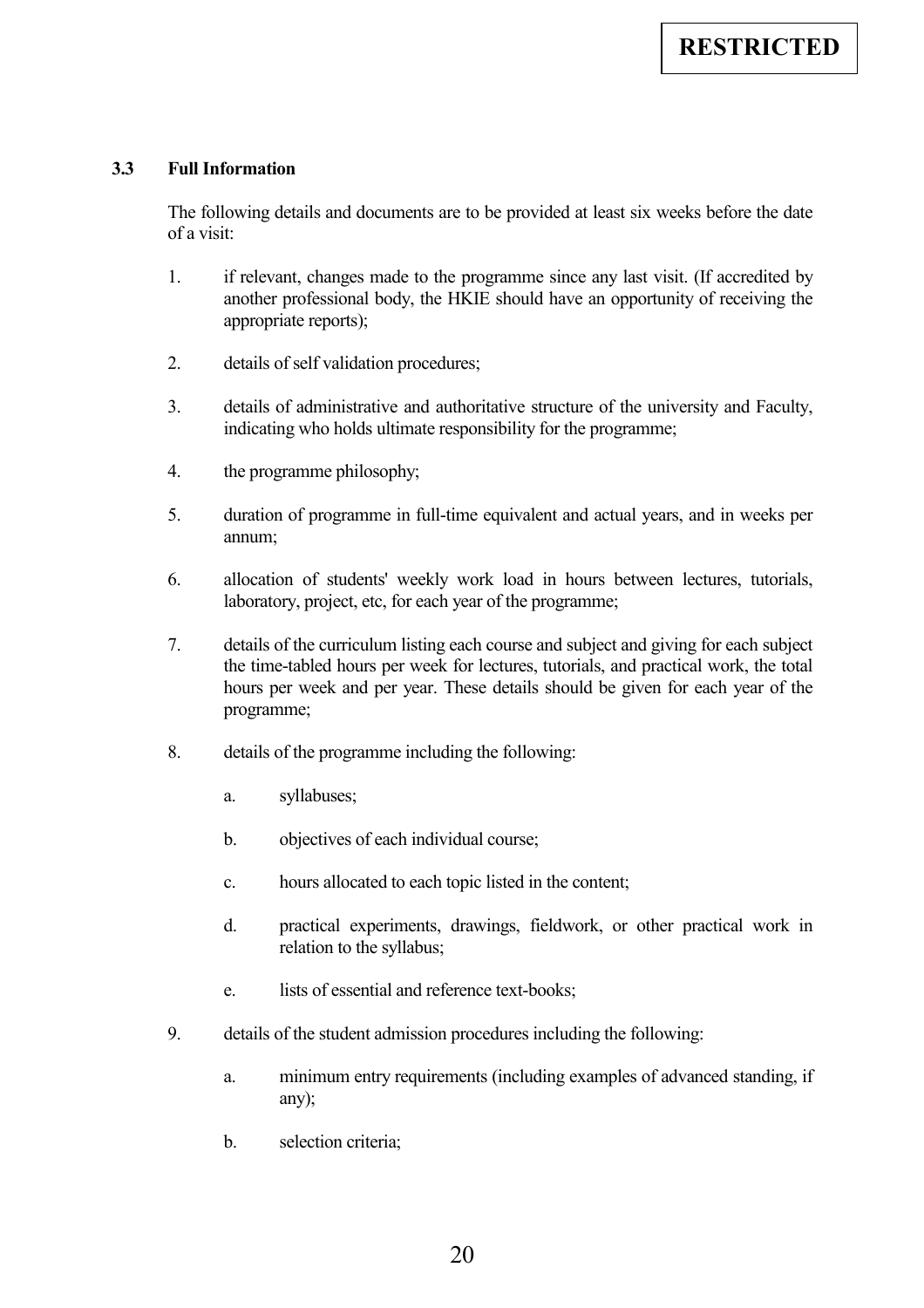- c. number of students admitted to the programme year by year;
- d. entry qualifications of students;
- 10. details of assessment procedures for syllabuses and for the programme as a whole, including the assessment methods and attrition rate, plus the following:
	- $a$ . the marks, credits or weighting for each subject and the percentage of these allocated to written examination, practical project, and continuous assessment elements of the total marks for the subject;
	- b. final examination results for the past five years, or since commencement, including the distribution of honours classifications;
	- c. number and duration of examinations and/or practical tests for terminal examinations in each subject;
	- d. the conditions which permit a candidate to advance from one stage to the next;
	- $\mathbf{e}$ the basis on which candidates are permitted to repeat failed subjects and to carry exemptions in other passed subjects;
- $11$ details of external examination, or similar monitoring;
- 12. details of the teaching and support staff, including the following:
	- $\mathbf{a}$ academic staff with curriculum vitae for each member listing the name, position, qualifications, membership of professional bodies, experience, research and consultancy activity and list of publications;
	- b. technical, laboratory and other support staff with details of the names, qualifications and experience;
- 13. details of lecture halls, laboratories, workshops, and other work areas available for the programme, listing the floor area, number of student places and equipment;
- $14.$ information services and, in particular, library facilities;
- $15<sup>1</sup>$ computer facilities available for the programme;
- $16.$ graduate employment statistics;
- 17. external professional contact by the staff and students;
- 18. funding of the Department, for equipment and research;
- 19. future plans, budgets and intentions for the programme;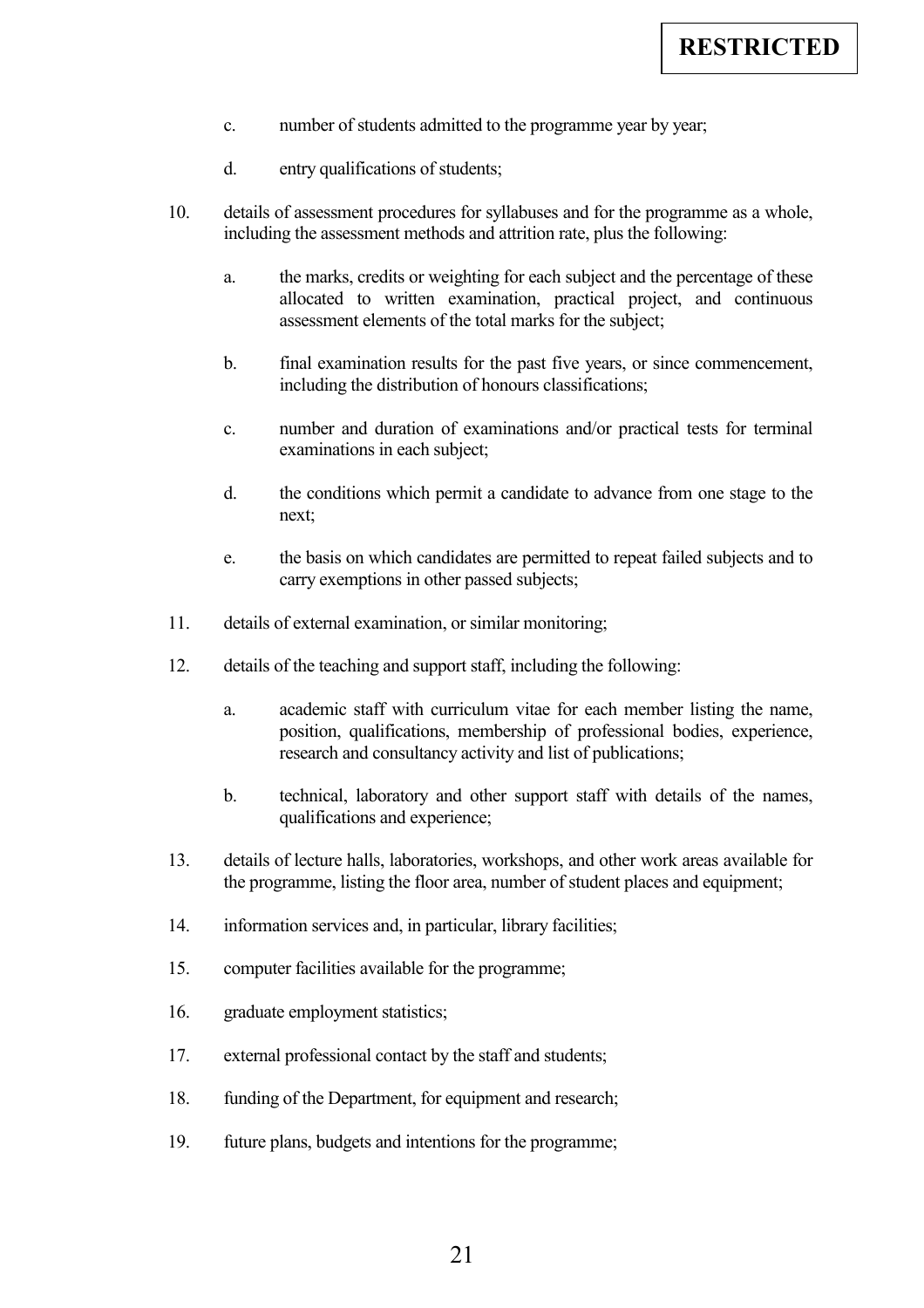- <span id="page-22-0"></span>20. evidence of practical training undertaken by the students;
- 21. process for ensuring continuing development of staff and programme;
- 22. other information which the Department or Faculty may wish to supply regarding the environment for the programme.

## **3.4 Information to be Available During the Visit**

The following material is to be made available during the accreditation visit:

- 1. examination question papers, specimen solutions for the last three normal examinations in each course;
- 2. marked examination scripts for the most recent examination in each course. For large classes the selection supplied should be representative of the range of marks;
- 3. course material supplied to students: course outlines, tutorial sheets, laboratory experiment instruction sheets, prescribed texts, notes etc;
- 4. examples of final year design, laboratory and other projects representative of the range of topics covered and the markings.